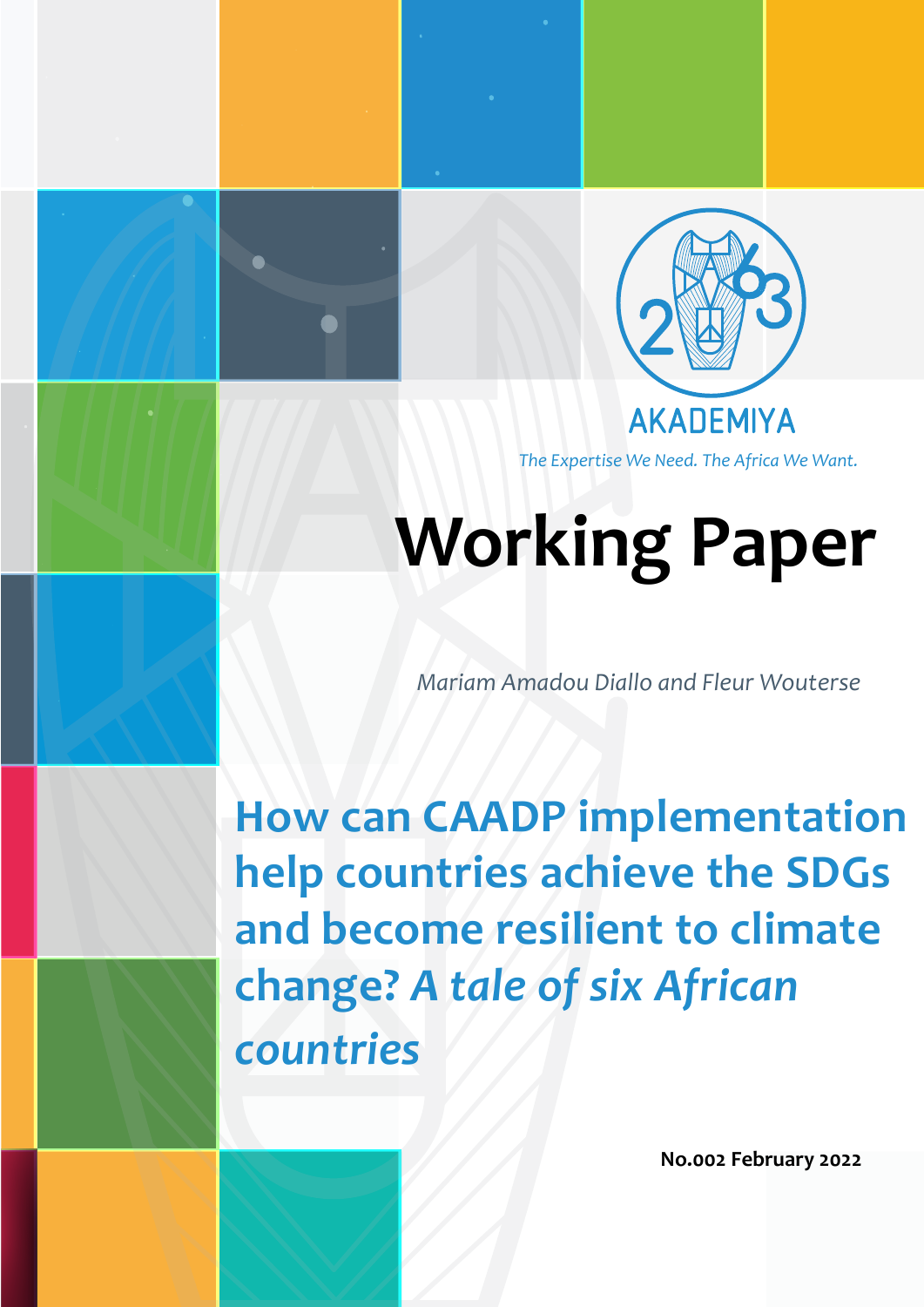#### **AKADEMIYA2063 Working Paper Series (AWPS)**

AKADEMIYA2063 Working Papers are peer-reviewed publications by AKADEMIYA2063 scientists and collaborators. Published on the AKADEMIYA2063 website (open access), the AWPS aims to provide broad and timely access to significant insights and evidence from our ongoing research activities and that of our collaborators. The APWS series provides access to relevant evidence for policymakers, researchers, analysts, and broad stakeholder communities on development topics of strategic importance.

With a scope spanning African countries and regions or issues with relevance to the African context in terms of learning or replication, the AWPS encompasses a wide range of strategic and operational topics, including but not limited to agricultural growth and transformation; industrialization; economic integration; poverty reduction, food security and livelihoods; natural resource management and environmental protection; and digital agriculture.

### **About AKADEMIYA2063**

Established in 2020, AKADEMIYA2063 is an Africa-based non-profit research organization with headquarters in Kigali, Rwanda and a regional office in Dakar, Senegal.

Inspired by the ambitions of the African Union's Agenda 2063 and grounded in the recognition of the central importance of strong knowledge and evidence-based systems, the vision of AKADEMIYA2063 is an Africa with the expertise we need for the Africa we want. This expertise must be responsive to the continent's needs for data and analysis to ensure highquality policy design and execution. Inclusive, evidence-informed policymaking is key to meeting the continent's development aspirations, creating wealth, and changing livelihoods for the better.

AKADEMIYA2063's overall mission is to create, across Africa and led from its headquarters in Rwanda, state-of-the-art technical capacities to support the efforts by the Member States of the African Union to achieve the key goals of Agenda 2063 of transforming national economies to boost economic growth and prosperity. Following from its vision and mission, the main goal of AKADEMIYA2063 is to help meet Africa's needs at the continental, regional and national levels in terms of data, analytics, and mutual learning for the effective implementation of Agenda 2063 and the realization of its outcomes by a critical mass of countries. AKADEMIYA2063 strives to meet its goals through programs organized under five strategic areas—policy innovation, knowledge systems, capacity creation and deployment, operational support and data management, digital products and technology—as well as innovative partnerships and outreach activities. For more information, visit *[www.akademiya2063.org.](http://www.akademiya2063.org)*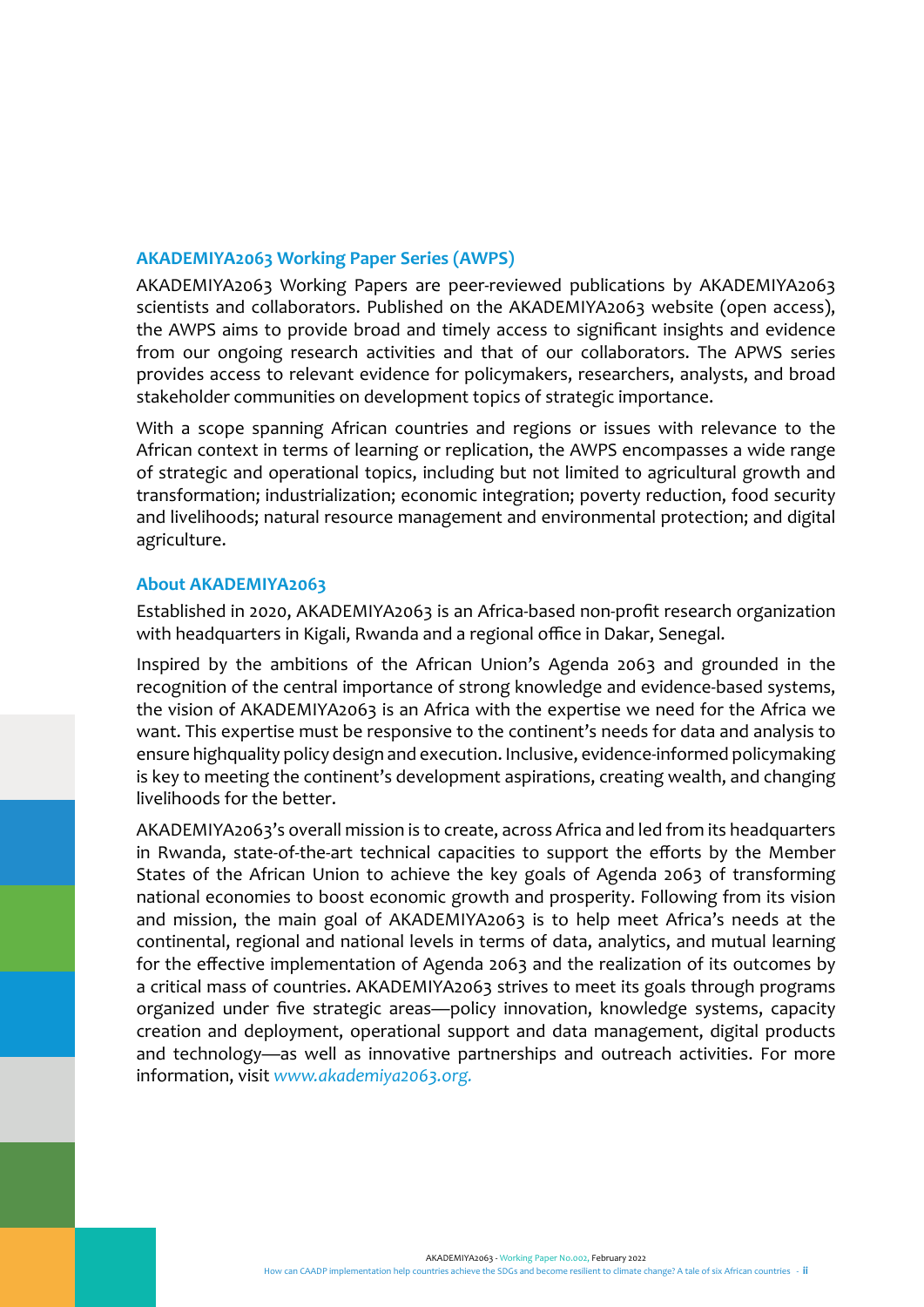AKADEMIYA2063 Working Paper **No.002, February 2022**

# How can CAADP implementation help countries achieve the SDGs and become resilient to climate change? *A tale of six African countries*

Mariam Amadou Diallo and Fleur Wouterse

*AKADEMIYA2063 - Kicukiro/Niboye KK 341 St 22 I P.O. Box 1855 Kigali-Rwanda AKADEMIYA2063 | Lot N\*3 Almadies | BP 24 933 Ouakam Dakar-Senegal Email: hq-office@akademiya2063.org l www.akademiya2063.org*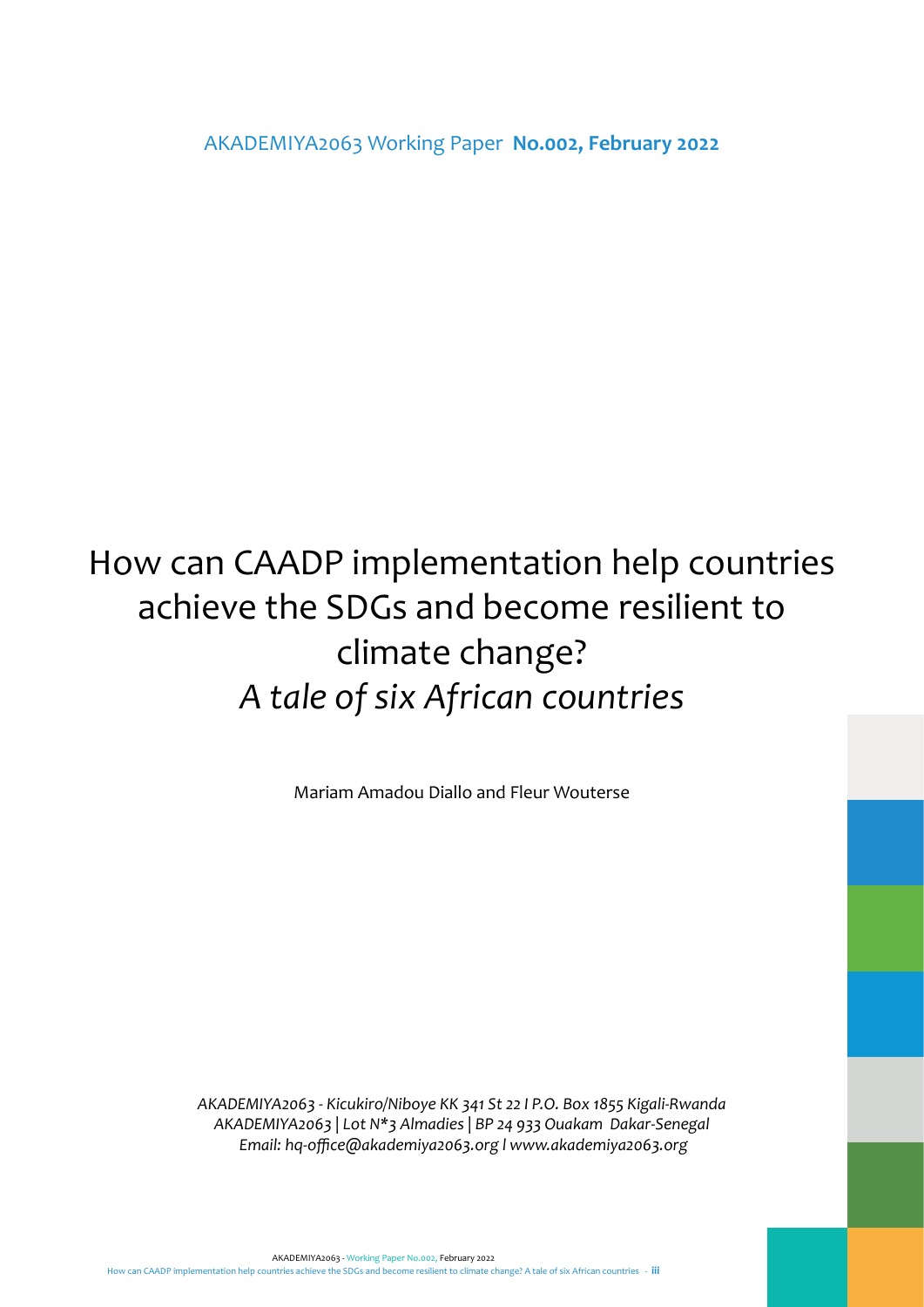### **Acknowledgments**

This study was carried out for the Program of Accompanying Research for Agricultural Innovation (PARI) as part of the cooperation between the Center for Development Research (ZEF) and AKADEMIYA2063. We are grateful to the German Federal Ministry for Economic Cooperation and Development (BMZ) for funding this work through PARI as part of the German Government's One World, No Hunger Initiative (SEWOH).

AKADEMIYA2063 is supported financially by the African Development Bank (AfDB), the German Federal Ministry for Economic Cooperation and Development (BMZ), the Bill and Melinda Gates Foundation (BMGF), and the United States Agency for International Development (USAID) Feed the Future Policy LINK program under the Cooperative Agreement 7200AA19CA00019. The views expressed in this publication do not necessarily reflect those of the funders.

Special thanks to our anonymous peer-reviewers, who provided helpful and valuable comments throughout the development of this paper.

### **Disclaimer**

The opinions expressed in this publication are those of the authors. They do not in any way reflect the opinions or views of AKADEMIYA2063.

The designations employed in these papers and the presentation of material therein do not imply the expression of any opinion whatsoever on the part of the AKADEMIYA2063 concerning the legal status of any country, area or territory, its authorities, or the delimitation of its frontiers.

### **Authors**

Mariam Amadou Diallo is an Associate Scientist at AKADEMIYA2063: mdiallo@akademiya2063.org. Dr. Fleur Wouterse is a Principal Researcher at the Global Center on Adaptation: fleur.wouterse@gca.org

### **Suggested Citation**

Diallo, A., M., and Wouterse, F., 2022. How can CAADP implementation help countries achieve the SDGs and become resilient to climate change? A tale of six African countries. AKADEMIYA2063 Working Papers Series, No. 002., AKADEMIYA2063, Kigali, Rwanda. [https://doi.org/10.54067/awps.002](https://doi.org/10.54067/awps.002
)

Copyright © 2022, by AKADEMIYA2063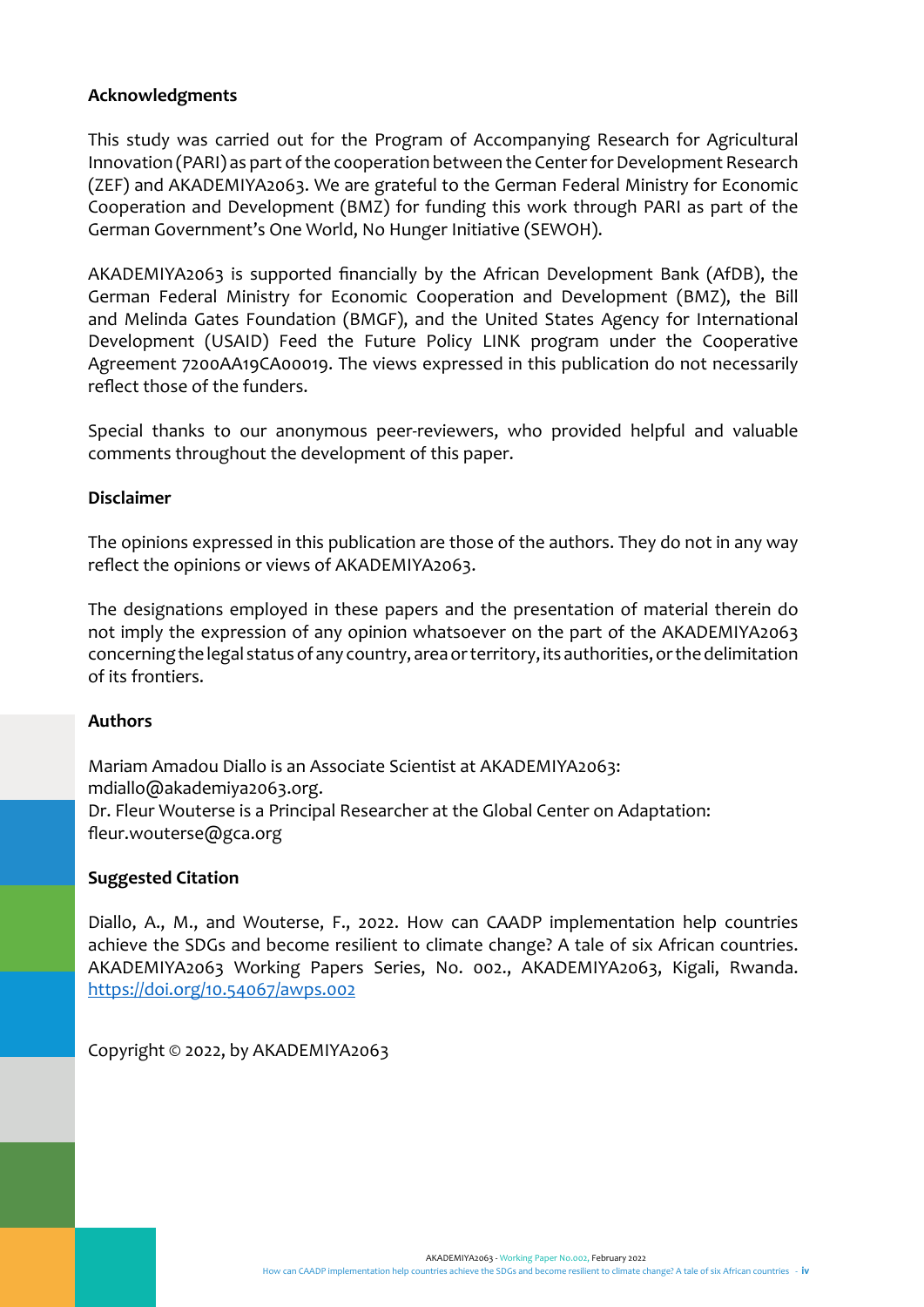# **Contents**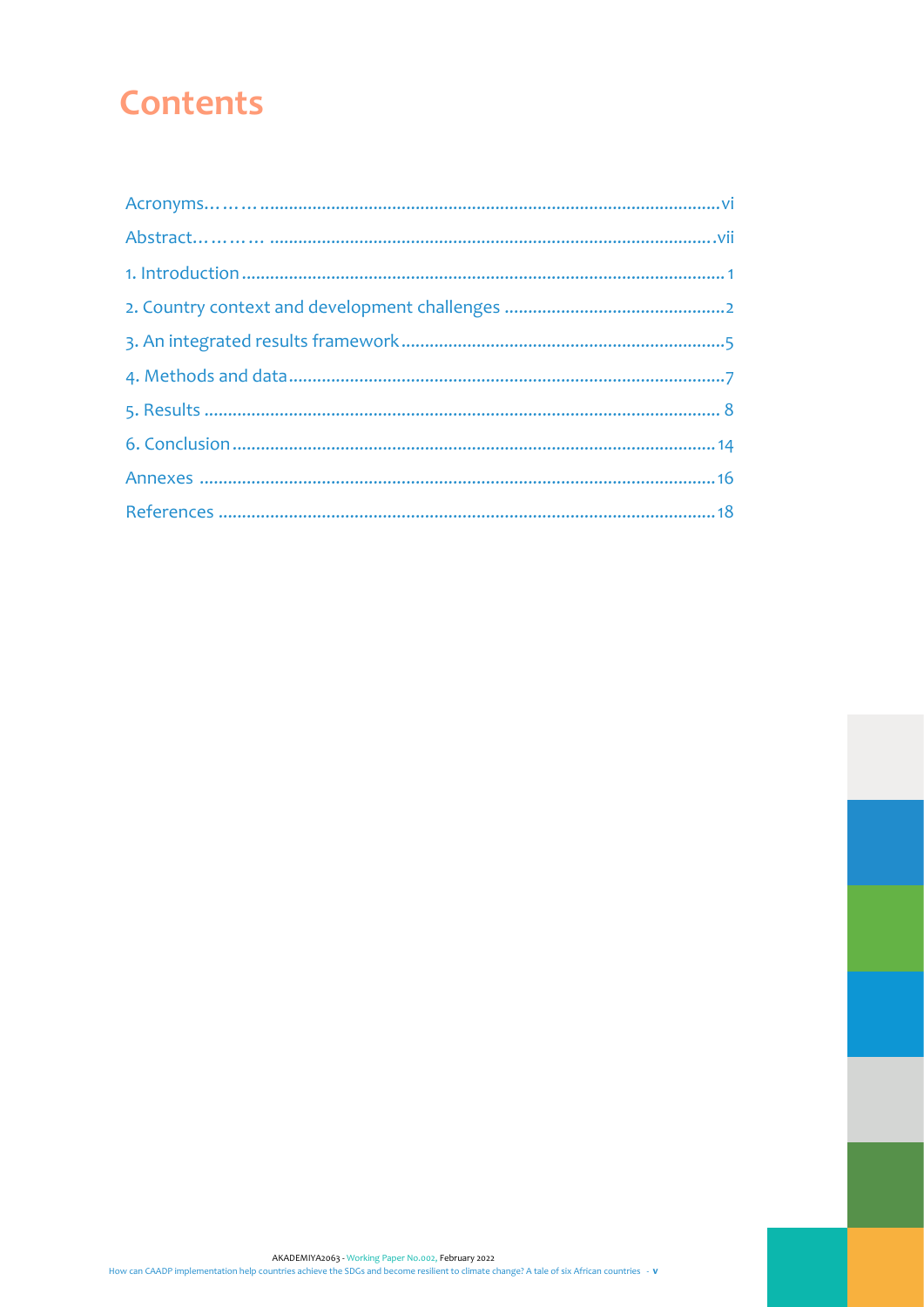# **ACRONYMS**

| AfDB            | African Development Bank                                      |
|-----------------|---------------------------------------------------------------|
| <b>ASYB</b>     | African Statistical Yearbook                                  |
| <b>AUC</b>      | African Union Commission                                      |
| BaU             | Business-as-usual                                             |
| CAADP           | Comprehensive Africa Agriculture Development Program          |
| CGE             | Computable General Equilibrium                                |
| <b>EDPRS</b>    | Economic Development and Poverty Reduction Strategy           |
| <b>FAO</b>      | Food and Agriculture Organization of the United Nations       |
| GDP             | <b>Gross Domestic Product</b>                                 |
| <b>GTP II</b>   | Growth and Transformation Plan II                             |
| <b>HCE</b>      | Household Consumption and Expenditure                         |
| IHS4            | Fourth Integrated Household Survey                            |
| <b>MGDS</b>     | Malawi's Growth and Development Strategy                      |
| <b>MGDS III</b> | Third Malawi Growth and Development Strategy                  |
| <b>NAIPs</b>    | National Agriculture Investment Plans                         |
| <b>NEPAD</b>    | New Partnership for Africa's Development                      |
| <b>NAP</b>      | National Agriculture Policy                                   |
| <b>ND-GAIN</b>  | Notre Dame Global Adaptation Initiative                       |
| NDP             | National Development Plan                                     |
| <b>PDES</b>     | Economic and Social Development Plan                          |
| <b>PEDSA</b>    | Strategic Plan for the Development of the Agricultural Sector |
| PIF             | Policy and Investment Framework                               |
| <b>PRSPs</b>    | Poverty Reduction Strategy Papers                             |
| PSTA - IV       | Strategic Plan for Agricultural Transformation in Rwanda      |
| <b>RCP</b>      | Representative Concentration Pathway                          |
| <b>SAM</b>      | <b>Social Accounting Matrix</b>                               |
| <b>TFP</b>      | <b>Total Factor Productivity</b>                              |
| <b>UNECA</b>    | United Nations Economic Commission for Africa                 |
| <b>WDI</b>      | World Development Indicators                                  |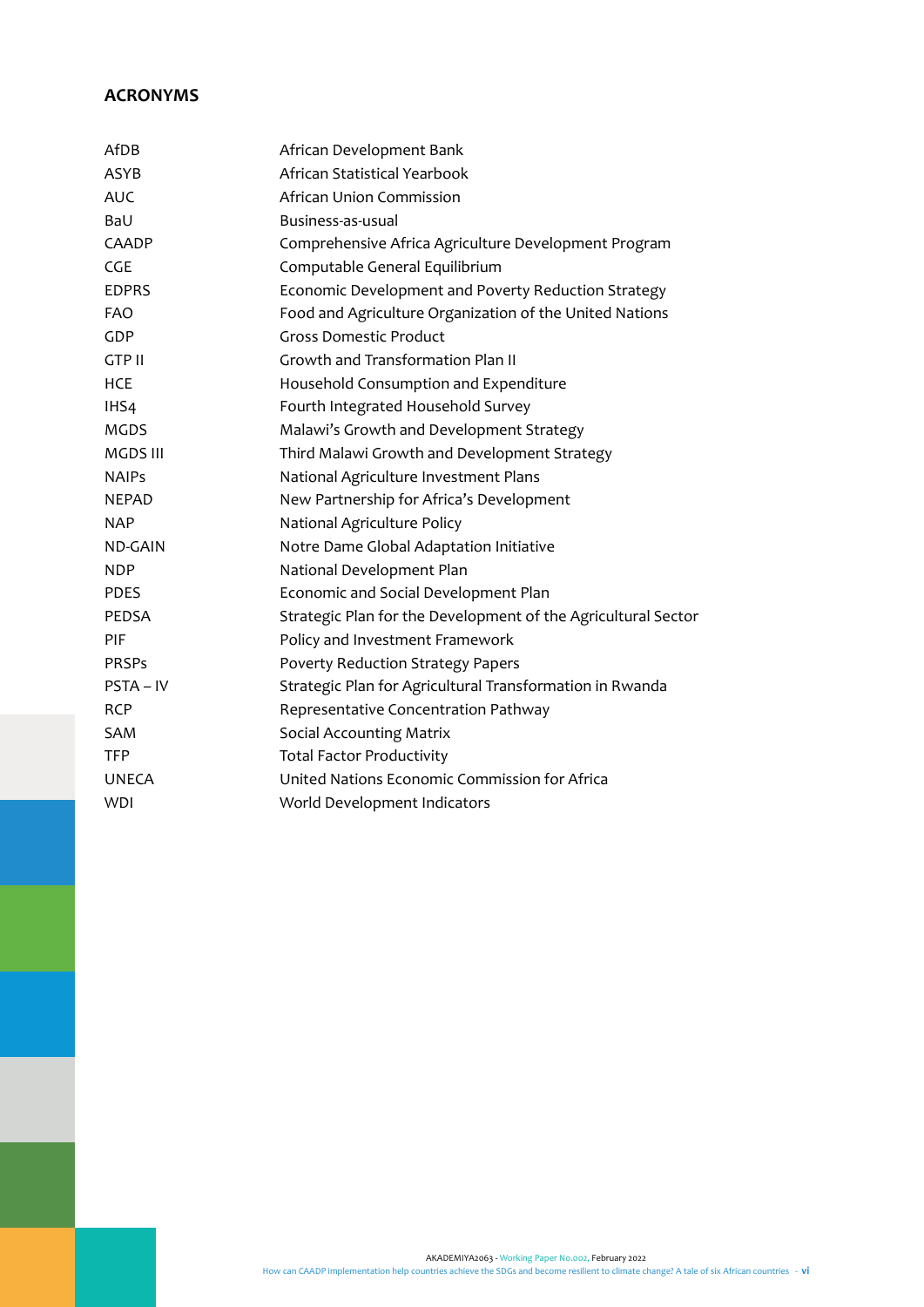#### **Abstract**

Building back better after COVID-19 means making the agriculture sector more resilient. In this paper, using data from Côte d'Ivoire, Ethiopia, Malawi, Mozambique, Niger and Rwanda, we develop a Computable General Equilibrium (CGE) model and micro-economic simulation model to assess how the implementation of National Agriculture Investment Plans (NAIPs) will help to achieve the SDGs, Agenda 2063 and Malabo Declaration objectives of agricultural growth, hunger eradication and reduction of poverty and inequality. Our simulation results show that if an agriculture-led investment strategy was pursued, there would be significant progress in terms of reaching the above-mentioned objectives as well as enhanced resilience to climate shocks. Our paper also shows that neither an industry-led nor a services-led growth strategy would produce the same magnitude of results. The agricultural sector is found to outperform the industry and services sectors in terms of job creation, food expenditure, and poverty reduction in all six countries. External and budget-constrained financing options for these investments generate the most consistent positive impacts on socio-economic goals.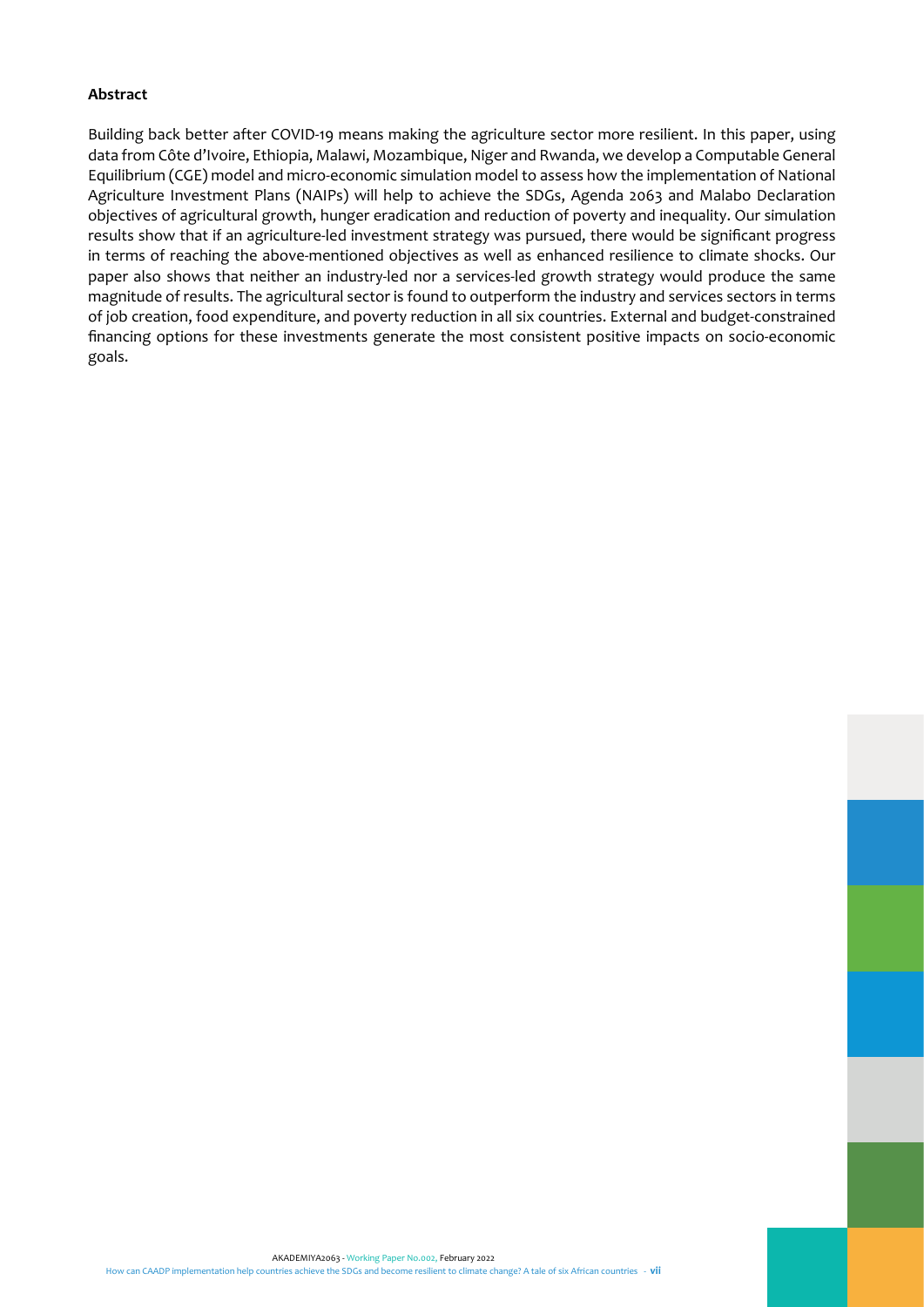# <span id="page-7-0"></span>**How can CAADP implementation help countries achieve the SDGs and become resilient to climate change?**  *A tale of six African countries*

#### **Mariam Amadou Diallo and Fleur Wouterse**

#### 1. **Introduction**

The COVID-19 induced global economic recession has caused many to lose their sources of income and has left many vulnerable people unable to afford the food they need. Income losses not only reduce demand for food but also induce shifts in the mix of products consumed, notably resulting in lower consumption of more nutrient-rich foods and relatively higher consumption of calorie-rich foods. This year's State of Food Security and Nutrition in the World report estimates that between 720 and 811 million people were affected by hunger in 2020, an increase of 161 million from 2019 (FAO 2021). Most of these affected people are in sub-Saharan African countries. Other threats arose from disruptions in agricultural input markets, farm production, marketing and distribution of food caused by the need for social distancing to combat the global health crisis (Laborde et al. 2020).

Even before the COVID-19 pandemic, countries in sub-Saharan Africa faced declining per capita gross domestic product (GDP) growth, a rising prevalence of undernourishment, a high proportion of child stunting, an increasing number of poor people and a declining share of and growth in government agriculture expenditure. Climate change has also affected food security in many ways. The consequences of extreme weather events for crop production are highly visible and well known. Since the 1980s, climate change has already reduced crop yields by about 5-10% in some regions (Iizumi and Ramankutty 2016). Worldwide production of maize, rice, wheat, and soya is projected to fall 9% by 2030 and 23% by 2050 (Haile et al. 2017). Particularly threatened areas include coastal regions with high current levels of agricultural production, including Bangladesh and Vietnam, and drought-prone locations, such as large parts of East and West Africa, Morocco, and parts of South Asia and China. Economic impacts are also expected as climate change leads to fluctuating food prices, which have an indirect negative effect on production as these fluctuations signal risks and reduce incentives to invest in agriculture.

The agricultural sector plays a pivotal role in Africa in terms of employment, income, trade, and food security. It is widely acknowledged that a wellperforming agricultural sector is fundamental for Africa's overall economic growth as well as to address hunger, poverty, and inequality. However, in most sub-Saharan African countries, agricultural productivity and production growth have remained relatively modest. Since the 1980s, the African agricultural sector is said to have been neglected by governments and donors. The sector has long remained undercapitalized and underdeveloped (Zimmerman et al. 2009). Agriculture is also a complicated policy field as it is a cross-cutting sector that overlaps with several other policy fields, especially natural resource management. In 2001, the New Partnership for Africa's Development (NEPAD) initiated the Comprehensive Africa Agriculture Development Program (CAADP). The program recommended four thematic pillars around which national agricultural strategies should be built: sustainable land and water management, rural infrastructure and market access, food security and agricultural research (Zimmermann et al. 2009). The two most tangible targets that countries have committed to under CAADP and recommitted to under the Malabo Declaration of 2014 are to allocate at least 10% of their national budgets to agriculture and achieve 6% agricultural growth. In addition to the commitments for the agricultural sector, African countries are engaged in ongoing national policy planning processes, standard frameworks like PRSPs and continental (Agenda 2063) and global (SDGs) agendas.<sup>1</sup> Many African countries have also signed the Paris Agreement on Climate change and have developed Nationally Determined Contributions on climate action and National Adaptation Plans.

<sup>1</sup> In 2015, countries adopted Agenda 2063, Africa's blueprint and master plan for sustainable development and economic growth. Countries are also committed to implementing the SDGs with their overarching aim of sustainably accelerating economic growth and eradicating poverty and inequality by 2030.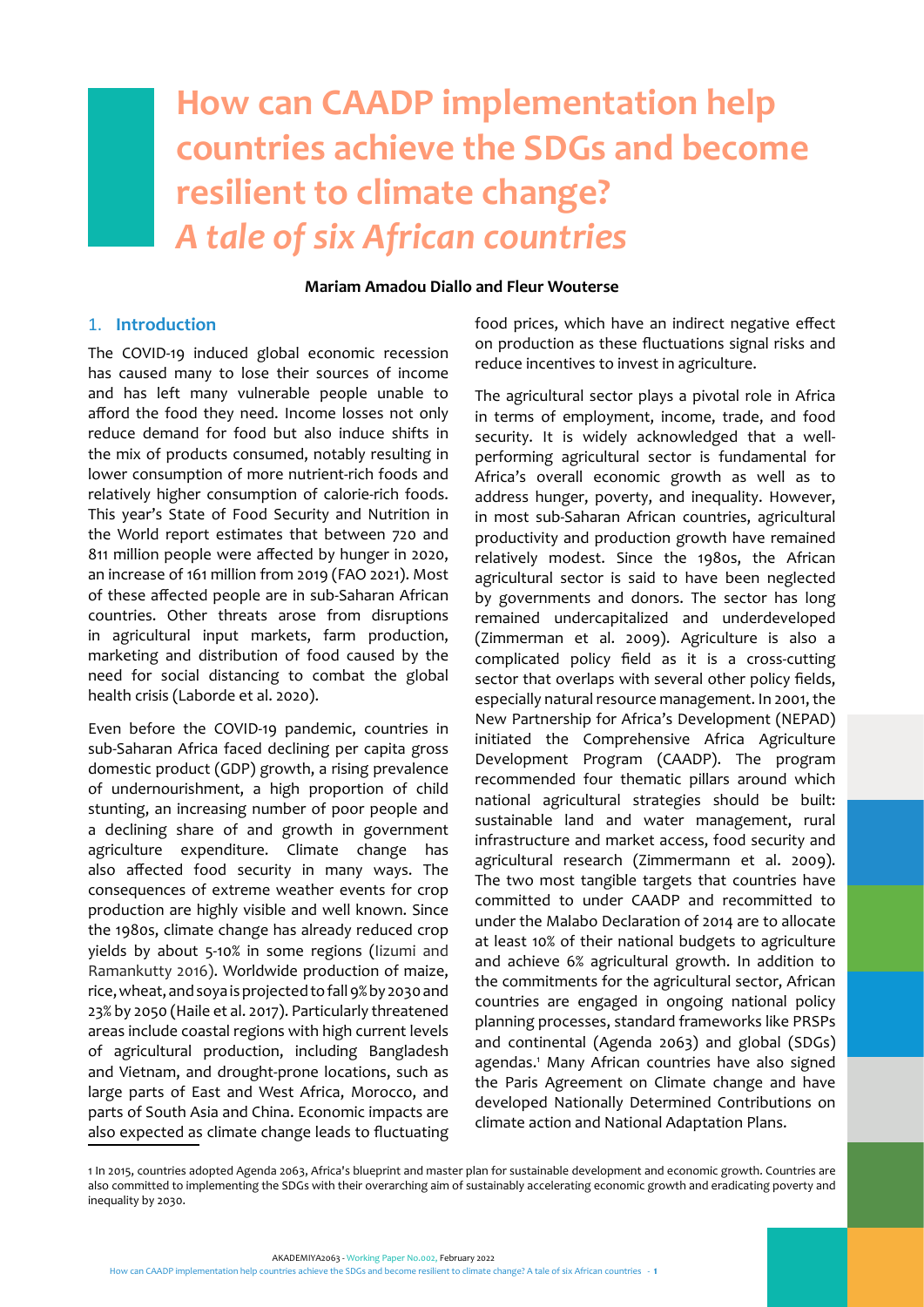<span id="page-8-0"></span>Although agricultural production and productivity continued to increase in 2020 in contrast to many other economic sectors, the continent has not been able to achieve the target of 6% annual growth in value-added agriculture for the CAADP period. Furthermore, for Africa as a whole, government expenditure in agriculture as a share of total government expenditure declined from 2.5% in the 2014–2019 period to 2.1% in 2020. Only four countries (Ethiopia, Malawi, Benin, and Lesotho) met or surpassed the CAADP and Malabo Declaration target of allocating 10% of the national budget to agriculture in 2020 (Ulimwengu et al. 2021). Both the COVID-19 pandemic and climate change impacts point to the need for greater efforts at the national and international levels to achieve food security. African countries will need to enhance public spending on agriculture with a greater focus on measures aimed at enhancing the resilience of the sector. To raise the level of agricultural investments and prioritize quality investments, evidence should be incorporated into policymaking, especially regarding the extent to which investments in agriculture support progress towards selected commitments and the overarching aim of enhancing resilience in the face of economic, health and climate shocks.2 This is the need we aim to address in the current paper. To do so, we develop an integrated results framework for selected objectives of CAADP/Malabo, SDGs and Agenda 2063 and quantify targets. We then make use of computable general equilibrium (CGE) modelling and microeconomic simulation modelling based on data from Côte d'Ivoire, Ethiopia, Malawi, Mozambique, Niger and Rwanda to assess the economy-wide implications of an agricultural investment strategy.

The rest of the paper is organized into four sections. Section 2 describes the context for each country and specific development challenges. Section 3 presents and describes the integrated results framework. Section 4 describes the methods – the CGE and the micro-economic simulation model – and data used. We present results in Section 5 and conclude in Section 6.

### 2. **Country context and development challenges**

Despite the negative impacts of the COVID-19 pandemic on many sectors of the economy, agricultural output in sub-Saharan Africa increased in 2020 compared to 2019 (Zeufack et al. 2021). Many countries experienced strong agricultural growth, and nearly 20 countries met the CAADP 6% growth target in 2019–2020. While this growth is likely due to many factors, it reflects findings that the agricultural sector was not as adversely affected by the COVID-19 pandemic as other economic sectors (Ulimwengu et al. 2021). Agricultural productivity growth benefits smallholder farmers in terms of improved incomes, employment, and livelihoods. It also helps consumers by reducing prices and increasing food availability. Therefore, productivity growth plays a critical role in improving food security and contributing to poverty alleviation efforts. Of course, there is a lot of heterogeneity between the countries considered in this study and we describe the context of each in more detail below.

Côte d'Ivoire has enjoyed vibrant, robust, and stable economic growth since 2012 but experienced a slowdown in 2020 owing to the COVID-19 crisis. Poverty fell sharply from 46.3% in 2015 to 39.4% in 2020, however this decline was confined to urban areas as rural poverty levels rose by 2.4% over the same period. Figure 1 shows that Côte d'Ivoire's agriculture value-added growth rate was 5.2% in 2020. The high ND-GAIN climate vulnerability score of Côte d'Ivoire means that the country has a need for investment and innovations to improve climate change readiness and undertake urgent adaptation actions.3 For Côte d'Ivoire vulnerability to climate change stems mainly from projected changes in cereal yields and agricultural capacity. The former measures the decrease of the cereal yields from the baseline projection (1980-2009) to a future projection (2040-2069) using the Representative Concentration Pathway (RCP) 4.5 emission scenario while the latter reflects a country's capacity to acquire and deploy agricultural technology such as fertilizers, pesticides, irrigation and other agricultural equipment.4

AKADEMIYA2063 - Working Paper No.002, February 2022

<sup>2</sup> This study was conducted in the context of the Program of Accompanying Research for Agricultural Innovation (PARI) of ZEF supported by BMZ.

<sup>3</sup> [Côte d'Ivoire | ND-GAIN Index](http://perspective.usherbrooke.ca/bilan/tend/MLI/fr/SP.POP.TOTL.html)

<sup>4</sup> A Representative Concentration Pathway (RCP) is a [greenhouse gas](https://www.unicef.org/mali/media/2296/file/PLAN%20D%E2%80%99ACTION%20MULTISECTORIEL%20DE%20NUTRITION%202014-2018.pdf) concentration (not emissions) trajectory adopted by the [IPCC.](https://www.fao.org/3/i9626fr/I9626FR.pdf) RCP 4.5 is described by the IPCC as an intermediate scenari[o\[10\]](http://extwprlegs1.fao.org/docs/pdf/Mli192037.pdf). Emissions in RCP 4.5 peak around 2040, then decline[\[13\]](http://bamakonews.net/2019/08/importation-du-lait-le-mali-investit-plus-de-18-milliards-fcfa/). According to resource specialists IPCC emission scenarios are biased towards exaggerated availability of fossil fuels reserves; RCP 4.5 is the most probable baseline scenario (no climate policies) taking into account the exhaustible character of non-renewable fuels.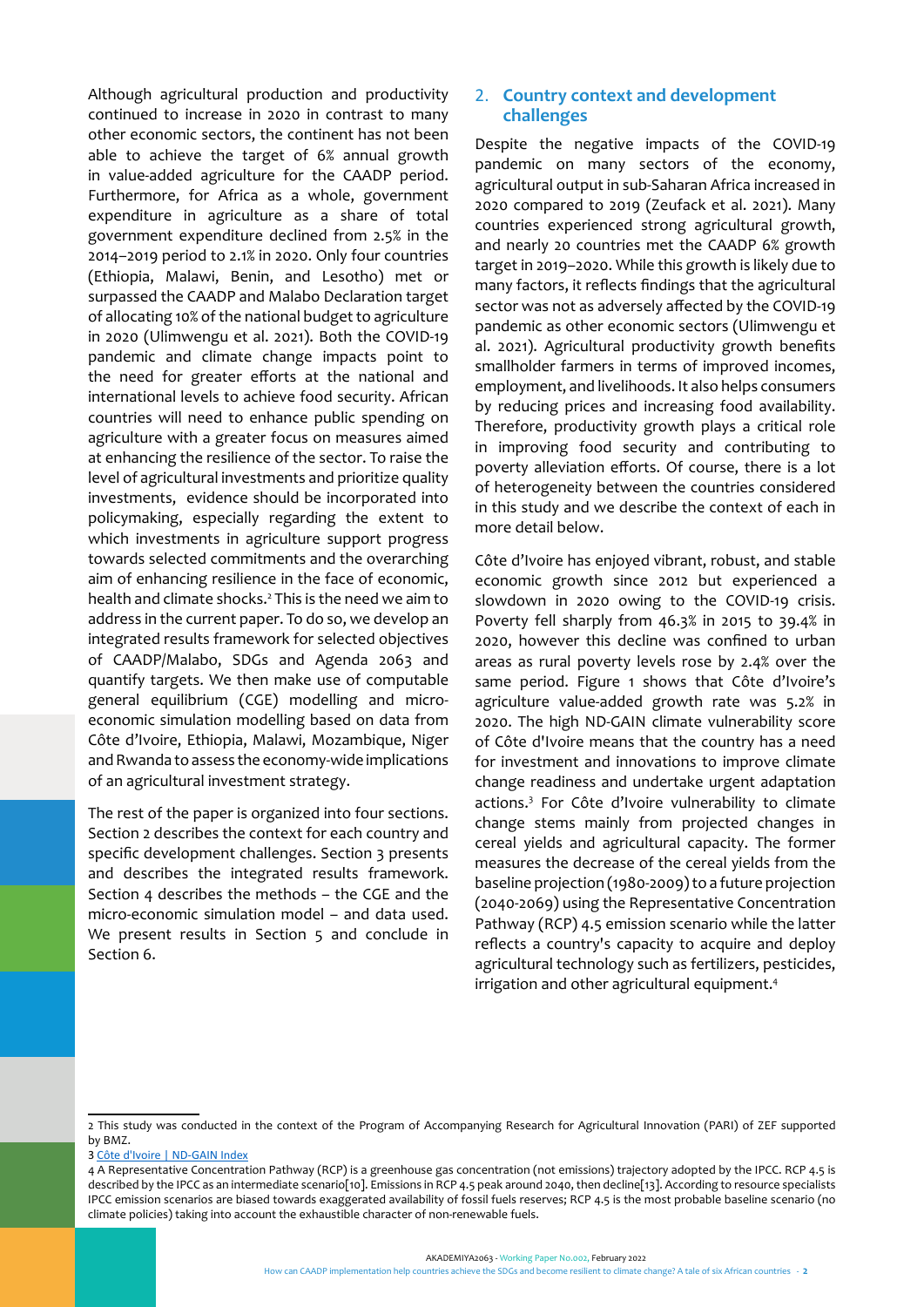# **Figure 1***: Value-added agriculture growth rate (%)*







# **Table 1:** Socio-economic indicators, baseline (2015)

|                                                                                     | Côte d'Ivoire | Ethiopia | Malawi | Mozambique | Niger | Rwanda |
|-------------------------------------------------------------------------------------|---------------|----------|--------|------------|-------|--------|
| Poverty rate (based<br>on national poverty<br>line in $\%$ )                        | 46.30         | 23.52    | 51.50  | 46.10      | 44.86 | 38.20  |
| Poverty rate (based<br>on \$1.90 per capita/<br>per day poverty line<br>in $\chi$ ) | 29.80         | 30.80    | 69.20  | 63.70      | 45.40 | 56.50  |
| Unemployment rate<br>(% of the working age<br>population)                           | 3.10          | 2.20     | 5.85   | 3.43       | 0.52  | 1.14   |
| Share of youth not<br>in employment,<br>education or training                       | 36.0          | 10.48    | 32.9   | No data    | 25.20 | 30.79  |
| Inequality (Gini index<br>in $\%$ )                                                 | 41.50         | 35.00    | 44.70  | 54.00      | 34.40 | 43.70  |
| Vulnerability index<br>(ND-GAIN)                                                    | 0.509         | 0.559    | 0.598  | 0.513      | 0.677 | 0.568  |

AKADEMIYA2063 - Working Paper No.002, February 2022

How can CAADP implementation help countries achieve the SDGs and become resilient to climate change? A tale of six African countries - **3**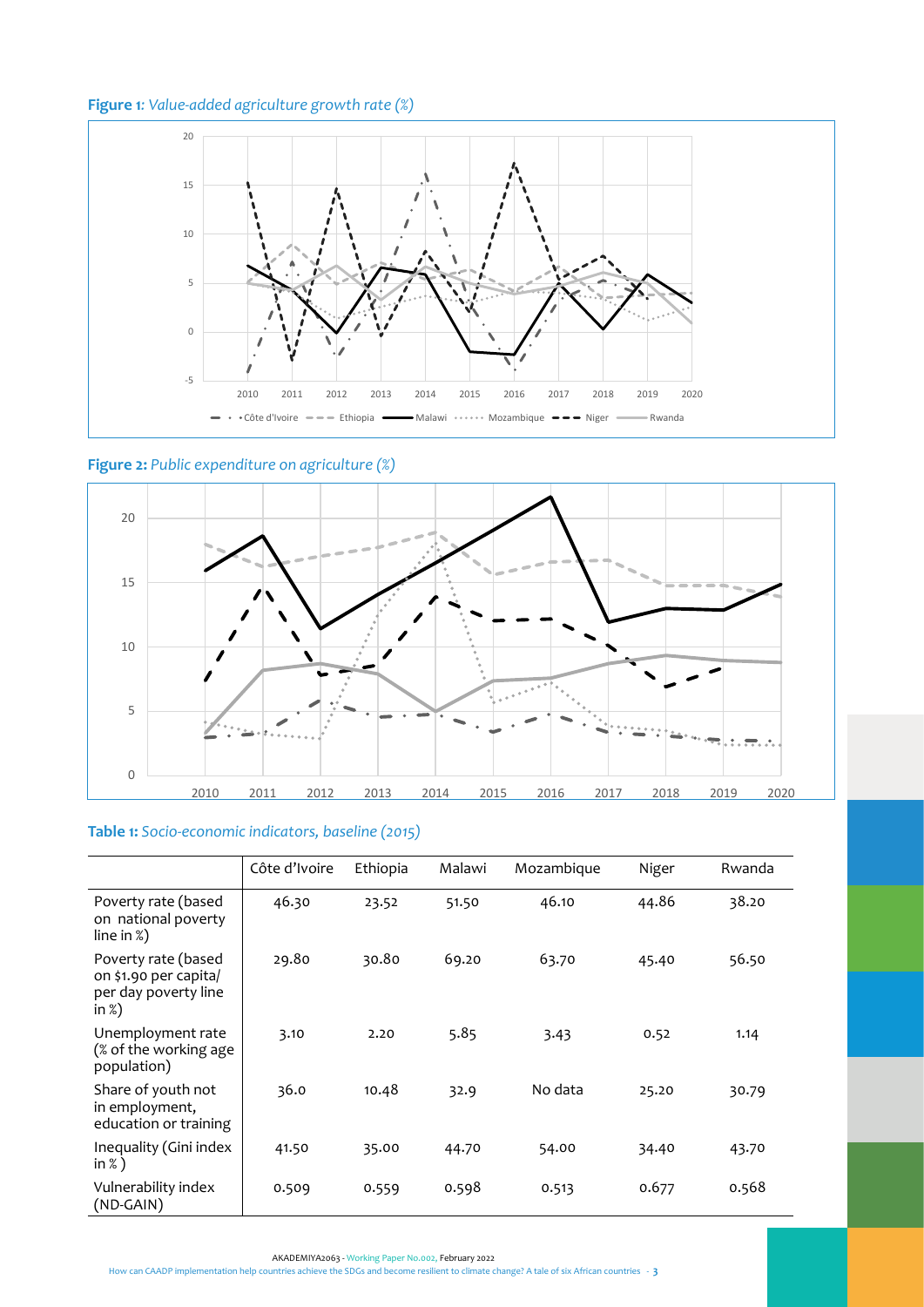With more than 112 million people, Ethiopia is the second-most populous nation in Africa after Nigeria and the fastest growing economy in Africa. However, it is also one of the poorest with a per capita income of \$850. Ethiopia's economy experienced strong, broad-based growth averaging 9.4% a year from 2010/11 to 2019/20, however GDP growth slowed to 6.1% in 2019/20 due to the COVID-19 pandemic. The country's value-added agriculture growth rate was 4.0% in 2020. The share of the population living below the national poverty line decreased from 30% in 2011 to 24% in 2016. In Ethiopia, vulnerability to climate change as measured by the ND-GAIN index is high with the main contributor being a lack of agricultural capacity.

Malawi remains one of the poorest countries in the world despite making significant economic and structural reforms to sustain economic growth. The economy is heavily dependent on agriculture which employs nearly 80% of the population and is vulnerable to external shocks, particularly climatic shocks. The country's vulnerability mainly stems from the likely impacts of change climate on cereal yields and a low capacity to acquire and deploy agricultural technology. Malawi's economy continues to be heavily affected by the COVID-19 pandemic. Favorable weather and agricultural input subsidies have contributed to a one-time jump in the maize harvest, and tobacco production has also increased. As such the economy was expected to grow at 2.4% in 2021. While the national poverty rate has slightly declined from 51.5% in 2015/16 to 50.7% in 2019/20, poverty and inequality remain stubbornly high.

About two-thirds of Mozambique's population of more than 31 million live and work in rural areas. While the economy registered its first contraction in 2020 in nearly three decades, growth is expected to rebound over the medium term, reaching about 4% by 2022. The poverty rate is estimated to have increased from 61.9% in 2019 to 63.3% in 2020 owing to loss of income and employment, pushing an estimated one million people into poverty. The Gini index, which is a measure of income distribution across a population is comparatively high for Mozambique indicating that high-income individuals receive a much larger share of the total population's income. Economic recovery was expected to start in 2021, but this is subject to risks including rising COVID-19 cases, areas with military instability and delayed rollout of the COVID-19 vaccine. Mozambique's value-added agriculture growth rate was only about 3% in 2020. The score on the ND-GAIN vulnerability index reveals that Mozambique is also a country vulnerable to

climate-related disasters with limited capacity to respond appropriately.

Niger has a poorly diversified economy, with agriculture accounting for 40% of its GDP. More than 10 million people (42.9% of the population) were living in extreme poverty in 2020. The growth rate fell from 5.9% in 2019 to 3.6% in 2020 as a result of overlapping health, climate and security crises. However, the favorable economic outlook for 2021 could lead to a 5.1% rebound in growth. Recent gains in combating poverty are in danger of being wiped out, following a 0.2% drop in per capita income in 2020. The favorable economic outlook is expected to help reduce the poverty rate from 41.2% in 2020 to 37% in 2023. However, an annual population growth rate of 3.8% and a fertility rate of 6.9 children per woman continue to limit the fiscal space available to reduce poverty. Also, its geographical position in the Sahel, makes Niger highly drought prone. In fact, Niger is one of the most climate-vulnerable places in the world, ranking 180 (out of 181 countries using the ND-GAIN index). Vulnerability in Niger is elevated for two main reasons in rural areas, one is the continued strong population growth, the other the lack of agricultural capacity.

For Rwanda, growth averaged 7.2% over the decade to 2019 while per capita gross domestic product (GDP) grew at 5% annually. Over 50% of the country's GDP is derived from ecosystem services and 80% of employment is in the agricultural sector. The lockdown and social distancing measures, critical to control of the COVID-19 pandemic, sharply curtailed economic activities in 2020. GDP fell by 3.4% in 2020, the first recession in the country since 1994. Poverty declined from 77% in 2001 to 56.50% in 2015 based on the international poverty line. Rwanda's high ND-GAIN climate vulnerability score is mainly due to its large rural population and limited agricultural capacity.

Rwanda is one of the few African countries that managed to consistently achieve the CAADP growth target during the 2008–2019 period. Côte d'Ivoire, Mozambique and Niger also recorded notable growth and met the CAADP target of 6% in the same period. In terms of public spending in agriculture, Malawi and Ethiopia surpassed the 10% target while Niger and Rwanda came close to meeting the 10% target. Figure 2 also shows that both Côte d'Ivoire and Mozambique allocated less than 5% of their budget to agriculture. When we combine Figures 1 and 2, we also note that the 10% budget allocation to agriculture in and of itself is not a guarantee for growth in agricultural value-added products. The quality and composition of investments in agriculture

AKADEMIYA2063 - Working Paper No.002, February 2022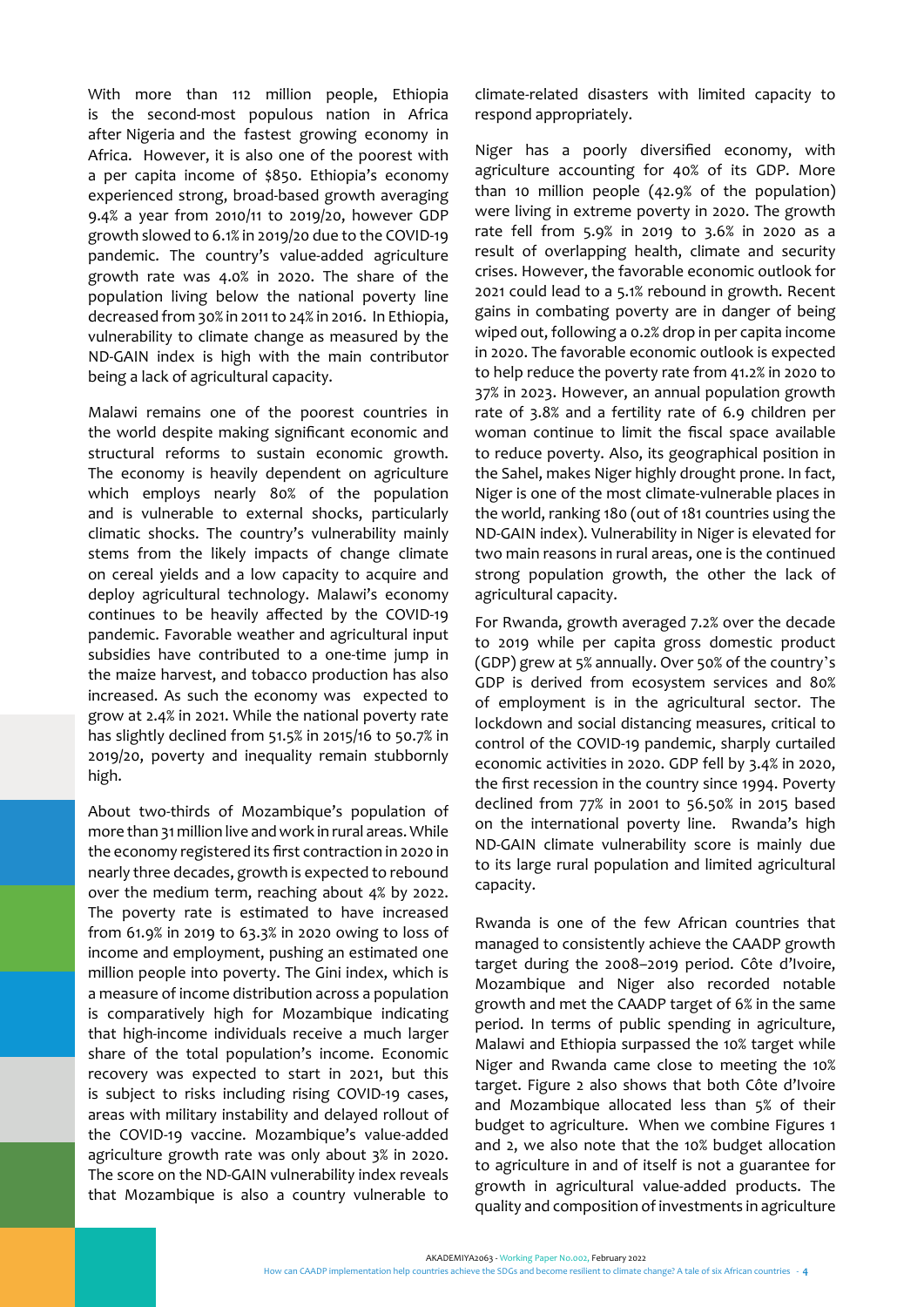<span id="page-11-0"></span>is important to ensure their effectiveness in meeting development objectives (Goyal and Nash 2016; Pernechele et al. 2021).

# 3. **An integrated results framework**

The Comprehensive Africa Agriculture Development Program (CAADP) is Africa's policy framework for agricultural transformation, wealth creation, food security and nutrition, economic growth, and prosperity for all. It was adopted in Maputo in 2003 by African heads of state. In 2014, an evaluation of the achievements of CAADP in the first 10 years of its implementation (2003-2013) led to the formation and adoption of the Malabo Declaration, a statement that entails further commitments in pursuing the CAADP goals. The Vision for the Africa Agenda 2063 was adopted in 2013. Agenda 2063 is a strategic framework for the socio-economic transformation of the continent over the next 50 years. It builds on and seeks to accelerate the implementation of past and existing continental initiatives for growth and sustainable development. Some of the main characteristics and intentions of Agenda 2063 include, the creation and maintenance of equitable and people-centered growth and development as well as the eradication of poverty. The first implementation of the plan runs from 2013 to 2023. The Sustainable Development Goals (SDGs) aim to achieve a set of common goals that address urgent global environmental, economic, and political challenges by 2030. Among the seventeen SDGs considered by the United Nations Agenda, the agricultural sector is

expected to make a direct contribution to five goals: end poverty (SDG 1), end hunger (SDG 2), sustained, inclusive, and sustainable economic growth (SDG 8), inclusive and sustainable industrialization (SDG 9) and reduced inequalities (SDG 10).

The integrated results framework for this study is organized into two broad areas (Table 2). The overarching commitments made under CAADP and the 2014 Malabo Declaration are the achievement of 6% annual agricultural growth and attaining an agricultural expenditure share of 10%. These overarching goals are expected to end hunger and halve poverty and so are aligned with SDG 1 (end poverty) and SDG 2 (end hunger) as well as Goals 1 and 5 of Agenda 2063. The second area covers metrics on the sub-goals made under each of the specific thematic areas covered by a country's national policies, the Malabo Declaration, Agenda 2063 and SDGs.<sup>5</sup> Under the Malabo declaration these include agricultural investments (Goal II) and intra-Africa trade (Goal V). The relevant SDGs are sustainable economic growth (SDG 8), inclusive and sustainable industrialization (SDG 9) and reduced inequalities (SDG 10). Finally, goals under Agenda 2063 include transformed economies (Goal 4) and modern agriculture (Goal 5).

All selected countries have established formal national development plans to express their visions and strategies to achieve the defined targets. In general, policy guidelines cover the medium-term but they can also be long term (10 or more years). In most cases, the timeframe for national development

| <b>CAADP/Malabo commitments</b>                                                     |                                                                             |                                                 |  |  |
|-------------------------------------------------------------------------------------|-----------------------------------------------------------------------------|-------------------------------------------------|--|--|
| 6% annual agricultural growth, 10 % allocation of public expenditure to agriculture |                                                                             |                                                 |  |  |
|                                                                                     | Goals (directly linked)                                                     |                                                 |  |  |
| <b>SDGs</b>                                                                         | Agenda2063                                                                  | Malabo/CAADP                                    |  |  |
| Zero hunger                                                                         | A high standard of living, quality                                          | End Hunger (Goal III)                           |  |  |
| (SDG 2)                                                                             | of life and wellbeing for all<br>citizens (Goal 1)                          |                                                 |  |  |
| No poverty (SDG 1)                                                                  |                                                                             | Halve Poverty (Goal IV)                         |  |  |
|                                                                                     | Sub-goals                                                                   |                                                 |  |  |
| Promote sustained, inclusive and<br>sustainable economic growth<br>(SDG 8)          | Transformed economies (Goal 4)                                              | Increase in agriculture Investment<br>(Goal II) |  |  |
| Industry, innovation and<br>infrastructure (SDG 9)                                  | Modern agriculture for increased<br>productivity and production<br>(Goal 5) |                                                 |  |  |
| Reduced inequalities (SDG 10)                                                       |                                                                             |                                                 |  |  |
|                                                                                     |                                                                             | Promote intra-Africa trade<br>(Goal V)          |  |  |

#### *Table 2: Integrated results framework*

<sup>5</sup> It should be noted that Agenda 2063 and the SDGs also contain goals for non-agricultural sectors, some of which are considered for this analysis.

AKADEMIYA2063 - Working Paper No.002, February 2022 How can CAADP implementation help countries achieve the SDGs and become resilient to climate change? A tale of six African countries - **5**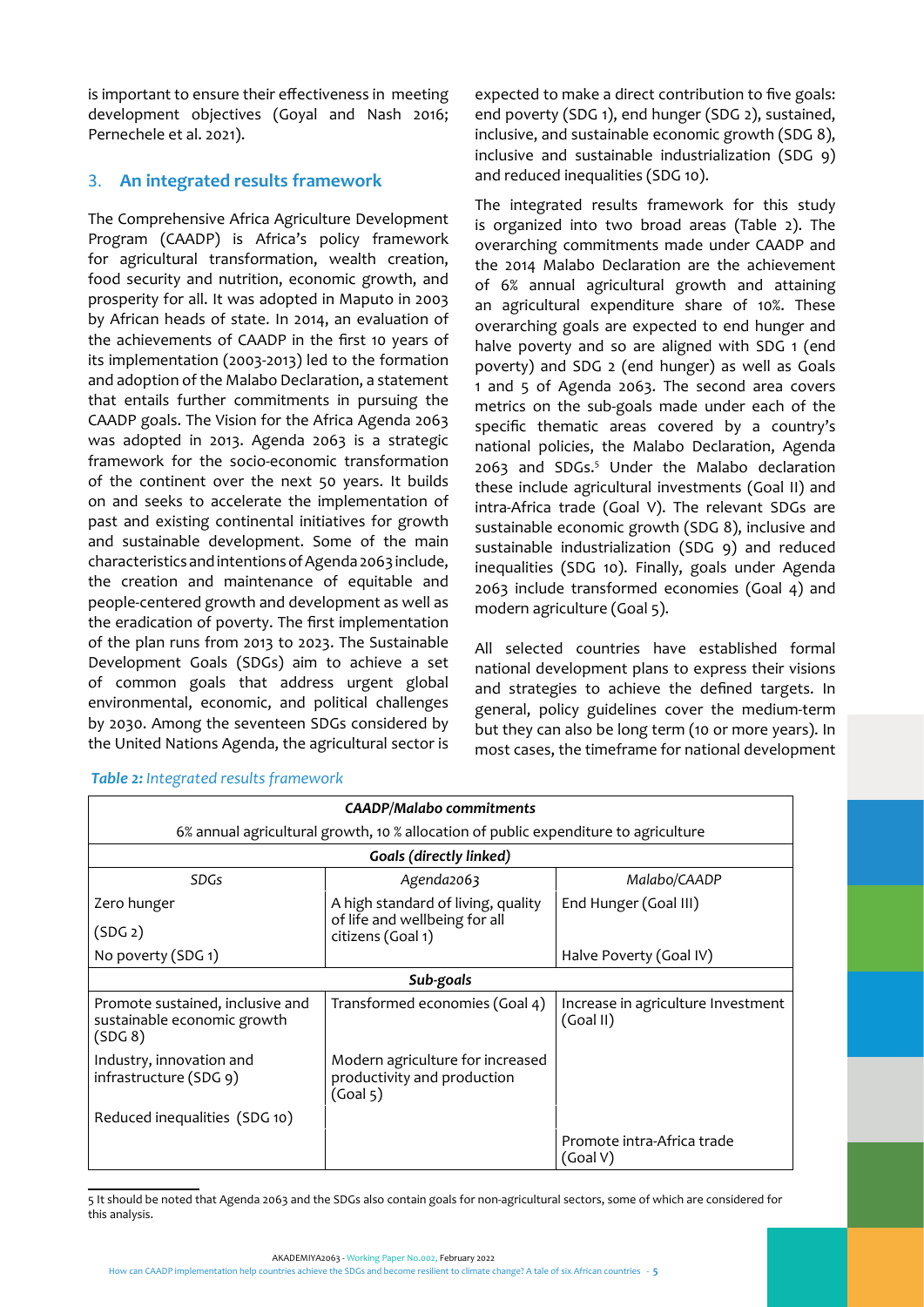plans is five years. The National Agricultural Investment Plan (NAIP) is based on a planning process strictly aligned with the national plan. In addition, it constitutes the reference document for all policies and strategies in the agricultural sector and incorporates the objectives and targets of CAADP. The NAIP may or may not be included in the agricultural development plan.

Côte d'Ivoire's Vision 2040 is the reference document for all plans and programs to be developed. To operationalize this vision, Côte d'Ivoire has adopted a shorter-term planning process through the national development plans (NDP 2016-2020). The aim of the NDP 2016-2020 is to set up a solid industrialization process by focusing on improving the transformation rate of agricultural raw materials and diversifying the industrial sector. In addition, poverty reduction and a better policy for redistributing growth benefits are presented as a pillar of this new vision. The NAIP 2017-2025 is aligned with this plan and has three strategic objectives: the development of value-added products from the agro-sylvo-pastoral and fisheries sub-sectors, strengthening agro-sylvo-pastoral and fisheries production systems that respect the environment and advance inclusive growth, guaranteeing rural development and the well-being of the population.

The key objective of Ethiopia's Growth and Transformation Plan (GTP) II is to serve as a springboard to realize the country's aspiration of becoming a low middle-income country by 2025 by sustaining fast, broad-based and inclusive economic growth that accelerates economic transformation. GTP II focuses on ensuring rapid, sustainable and broad-based growth by enhancing agricultural productivity.

Malawi's Growth and Development Strategy (MGDS) focuses on the overall economy and agricultural development. The MGDS III has agriculture as one of its priority areas. The national agricultural plan (NAP) aims to achieve this medium-term goal in Malawi's agricultural sector. The NAP is aligned with CAADP protocol and international policy frameworks such as the SDGs.

| Countries     | Vision                                                             | <b>NDP</b>                                                                                  | <b>ADP</b>                                                                                     | <b>NAIP</b>                                                                 |
|---------------|--------------------------------------------------------------------|---------------------------------------------------------------------------------------------|------------------------------------------------------------------------------------------------|-----------------------------------------------------------------------------|
| Côte d'Ivoire | VISION CI 2016-2040                                                | National<br>Development Plans<br>(NDP) 2015-2020                                            |                                                                                                | National<br>Agricultural<br>Investment<br>Program (NAIP<br>2017-2025)       |
| Ethiopia      | Vision 2025                                                        | Growth and<br><b>Transformation Plan</b><br>II (GTP II) (2015/16-<br>2019/20)               |                                                                                                | Agricultural<br>Sector Policy<br>and Investment<br>Framework (PIF)          |
| Malawi        | Malawi vision<br>1998-2020                                         | The third Malawi<br>Growth and<br>Development<br>Strategy (MGDS III)<br>(2017 to 2022)      | National<br>Agriculture Policy<br>$(NAP)(2016-2020)$                                           | National<br>Agricultural<br>Investment Plan<br>(NAIP) (2017/18-<br>2022/23) |
|               | 50/5000                                                            |                                                                                             |                                                                                                |                                                                             |
|               | Résultats de<br>traduction                                         | Five-year Program                                                                           | Strategic plan for<br>the development                                                          | National<br>Agricultural                                                    |
| Mozambique    | National<br>Development<br>Strategy (2015-<br>2035)                | (PQG): 2015-2019                                                                            | of the agricultural<br>sector: PEDSA<br>$2011 - 2020.$                                         | Investment Plan<br>(PNISA), 2014-2018                                       |
| Niger         | SDDCI vision 2017-<br>2035                                         | Economic and<br>Social Development<br>Plan (PDES) 2017-<br>2020                             |                                                                                                | The 3N initiative<br>"Nigeriens feed<br>Nigeriens" 2016-<br>2020            |
| Rwanda        | <b>Rwanda National</b><br><b>Strategic Vision</b><br>$2000 - 2020$ | Economic<br>Development and<br>Poverty Reduction<br><b>Strategy (EDPRS</b><br>$2013 - 2018$ | Strategic Plan<br>for Agricultural<br>Transformation in<br>Rwanda<br>PSTA - IV (2018-<br>2024) | Included in PSTA                                                            |

**Table 3:** *Inventory of agriculture sector-specific policies* 

**Source:** Authors' illustration based on the national development plans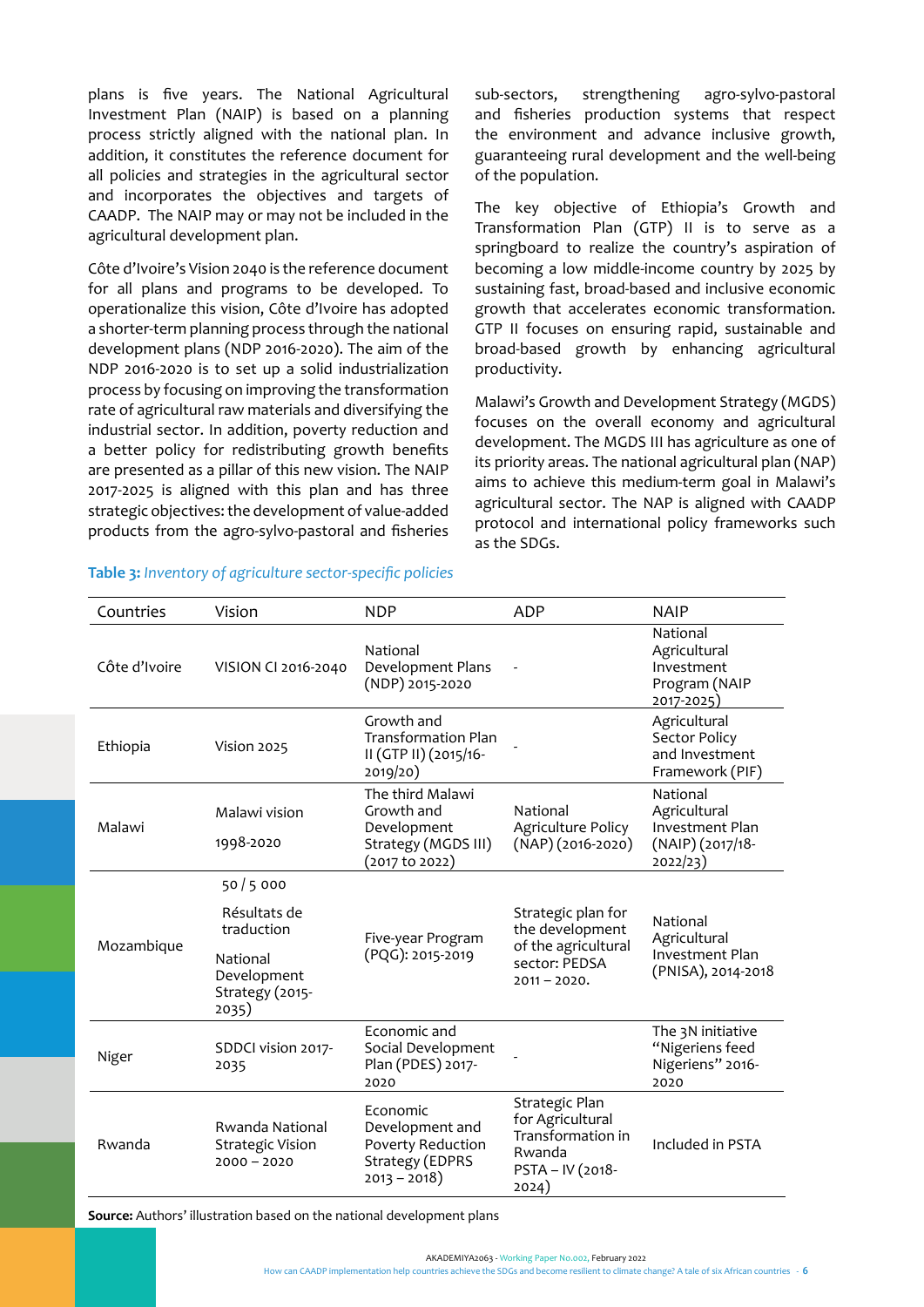<span id="page-13-0"></span>Mozambique's agriculture specific strategy is documented in the [Strategic Plan for the](http://faolex.fao.org/docs/pdf/moz169514.pdf) [Development of the Agrarian Sector 2011-2020](http://faolex.fao.org/docs/pdf/moz169514.pdf) [\(PEDSA\).](http://faolex.fao.org/docs/pdf/moz169514.pdf) PEDSA is based on a need to improve agricultural value chains and production. PEDSA is operationalized through the PNISA, which is an investment plan for the agricultural sector that is aligned with the CAADP principles. The timeline for the PNISA implementation was from 2014 to 2018.

Niger's Vision 2035 considers the development of productive agriculture that is less vulnerable to climatic hazards to help the country meet its food challenges and provide employment opportunities, especially for young people and women. In particular, Vision 2035 aims to develop a national strategy for sustainable land and ecosystem management. Vision 2035 is based, among other things, on the country's NAIP and an investment plan for the Initiative "Nigeriens feed Nigeriens" better known by the acronym 3N. The 3N plan focuses on revitalizing traditional rainfed agriculture, pursuing and accelerating investments in irrigation and restructuring and modernizing livestock systems.

Rwanda's Economic Development and Poverty Reduction Strategy (EDPRS2 2013-2018) is the country's medium-term economic development plan. The strategy aimed to change the structure of the economy towards achieving the country's long-term targets set out in Vision 2020. Implementation of Vision 2020 began in 2003 and its principal aspiration is to transform Rwanda's economy into a middleincome country by transforming the country from a subsistence agriculture economy to a knowledgebased society, with high levels of savings and private investment, thereby reducing the country's dependence on external aid.

#### 4. **Methods and data**

An economic modeling framework is built to assess the strategic options available to countries to accelerate growth, eradicate hunger and reduce poverty and inequality as envisaged by its agriculture-related policies and adherence to the CAADP/Malabo commitments, Agenda 2063 and the SDGs. The framework consists of an economywide general equilibrium model and a microeconomic simulation model. The two models are linked in a sequential manner, that is, the output from one model is used as an input by the other

model. A mix of economic models is necessary to properly address the multiple goals defined by the agricultural development agendas (Fofana et al. 2019). The macro-economic model addresses the country's growth and investment goals and targets. The micro-economic model deals with issues related to poverty and hunger. The micro-economic model also captures changes in income distribution and inequality measures across the population.<sup>6</sup>

The macro-economic model is an agricultural investment-focused computable general equilibrium (CGE) model grounded in the Walrasian small open economy framework. The model considers all institutional agents and economic sectors of a country's economy. It is an application of the model by Fofana et al (2019) that makes it possible to take into account growth and investment objectives and targets. With a relatively standard approach on certain aspects, it specifies the behavior of several economic agents. Consumers maximize their well-being given the prices on the market for goods and services and their income constraints. Producers maximize their profit given the prices of goods, services and factors of production while also taking into account the available technology. The government remains passive in the model as its role is to redistribute economic wealth through the collection of taxes (direct and indirect), transfers to households and firms and the supply of public services. In line with the assumption of a small open economy, we assume that international import and export prices are exogenous. Although the core setting of the model builds on the standard CGE framework, the model includes some special features related to the issue of agricultural transformation and investments as discussed by Fofana et al. (2019).7

The CGE model is calibrated using a Social Accounting Matrix (SAM). This is a square matrix that describes the transaction flows taking place within an economy during a given period (Fofana et al, 2015).<sup>8</sup> The years of SAM development for the study countries vary. Côte d'Ivoire's SAM is from 2006 and was updated to 2015 (Fofana and Diallo 2015). Ethiopia's SAM is from 2011 and was also updated to 2015 (Ahmed et al. 2017). Malawi's SAM is from 2014 (Thurlow 2017) and Mozambique's from 2015 (Cruz et al. 2018). Niger's SAM was developed in 2014 (Fofana 2017) and Rwanda's SAM was developed in 2011 and updated to 2015 (Pradesha and Diao 2014).

AKADEMIYA2063 - Working Paper No.002, February 2022

<sup>6</sup> The use of the growth-to-poverty elasticity parameter (Thurlow, Kiringai, and Gautam 2007) does not capture the changes in income inequality. 7 Among others, Decalu[wé](https://doi.org/10.1098/rstb.2010.0134) et al. (2013) and Lofgren et al. (2002) propose standard archetypes of a single country CGE model.

<sup>8</sup> The updating process uses the macroeconomic and sectoral data available in the international databases, i.e., the World Development Indicator (WDI) database from the World Bank and the African Statistical Yearbook (ASYB) from the African Development Bank (AfDB), the United Nation Economic Commission for Africa (UNECA) and the African Union Commission (AUC).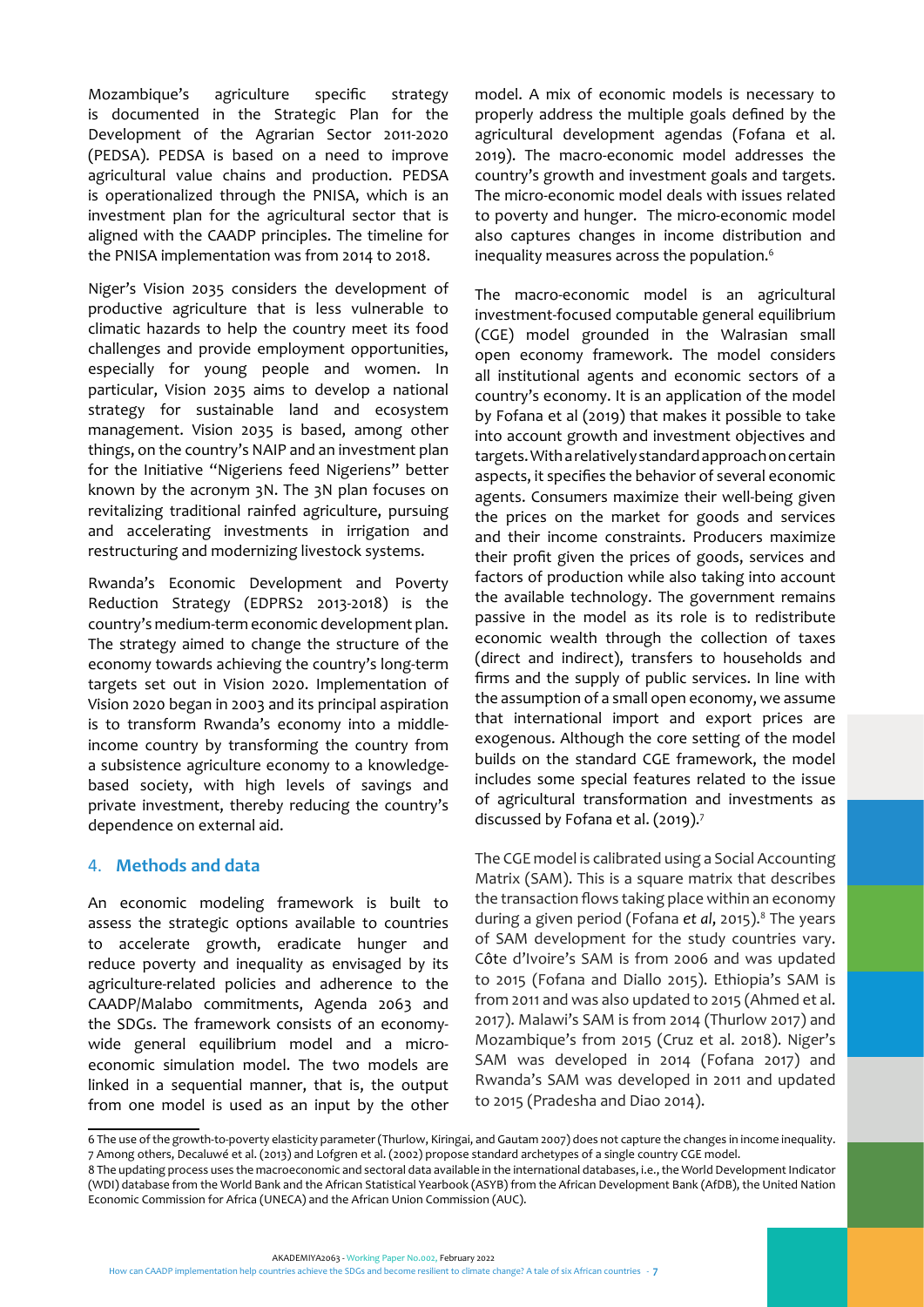<span id="page-14-0"></span>Micro-economic simulation models are designed to predict individuals' reactions to a policy shock when facing different economic and institutional environments or constraints. They are useful in integrating the heterogeneous behaviors of economic agents and accounting for the aggregate costs and benefits of an intervention or shock (Bourguignon and Spadaro, 2006). There are multiple approaches to conducting a micro-economic simulation under a CGE framework and the choice among these approaches depends on data availability, the research question(s) and time constraints (Cockburn *et al*, 2012). The micro-economic simulation model is a statistical economic model built to capture income distribution among the population. The changes in the probabilities associated with individual income levels induced by changes in the mean (per capita) income are assessed through a generalized entropy measure (Lee and Judge, 1996). Further details about key characteristics of the micro-economic simulation models are available in Fofana et al. (2019).

The most recently available nationally representative household level survey is used to inform the microeconomic simulation model. For Côte d'Ivoire, we use the Household Living Standard Survey (ENV) from 2015 while for Ethiopia, we use the Household Consumption and Expenditure (HCE) survey from 2015/16. For Malawi, we use the fourth integrated household survey (IHS4) collected in 2016. For Mozambique, the household budget survey (IOF) from 2014 is used and finally for Rwanda, we use the Integrated Household Living Conditions Survey (EICV5) from 2016.9

The Business-as-usual (BaU) scenario tracks how a country would perform in achieving CAADP, SDG and Agenda 2063 targets if it continued on the current

growth trajectory and did not implement policy changes. For each country, the baseline scenario is based upon recent macro-economic and sectoral growth trends, using data from National Institutes of Statistics, the IMF, the AfDB, the AUC, UNECA and the World Bank. We then compare the Business-as-usual scenario with a scenario based on implementation of a country's NAIP. We describe results for poverty, inequality and resilience. Finally, we turn to an analysis of the impact of the financing options for increasing public investment in agriculture. Three options for financing agricultural investments are considered. The revenue-neutral option assumes that the investment budget is constrained and that an increase in investment in one sector e.g., agriculture entails a decrease in other sectors. The budget-neutral option assumes that increases in investment expenditures are funded through increased tax revenues. Taxation on household income and properties (direct tax) is selected for this option.10 The external financing option assumes that increases in investment expenditures are funded externally i.e., through international borrowing or development assistance.<sup>11</sup>

#### 5. **Results**

Figure 3 shows that under the BaU scenario, with the exception of Côte d'ivoire, countries will not be able to achieve CAADP's 6% agricultural growth rate target. Mozambique and Malawi are off-track to meet CAADP targets with agricultural GDP growing at 2.9% and 2.3%, respectively. However, with the implementation of their National Agriculture Investment Programs (NAIP), all countries will achieve the CAADP's 6% agricultural growth rate target.

AKADEMIYA2063 - Working Paper No.002, February 2022

<sup>9</sup> We use older surveys to replicate demographics, household consumption, expenditure patterns for each country at the beginning of the implementation of the various agendas and see progress made by countries.

<sup>10</sup> While indirect taxes are also an important revenue source, we consider direct taxes because they are relatively simple to collect and other taxes (e.g. indirect taxes) will be more difficult to implement in the long- run.

<sup>11</sup> It needs to be noted that these are not mutually exclusive financing mechanisms. In reality, countries combine different financing options. The simulation is mainly intended to help countries identify policies which are required to ensure that the set goals and milestones are met efficiently and effectively. We look at options separately to determine which option produces the highest yields. We also combine external and internal financing options in the analysis.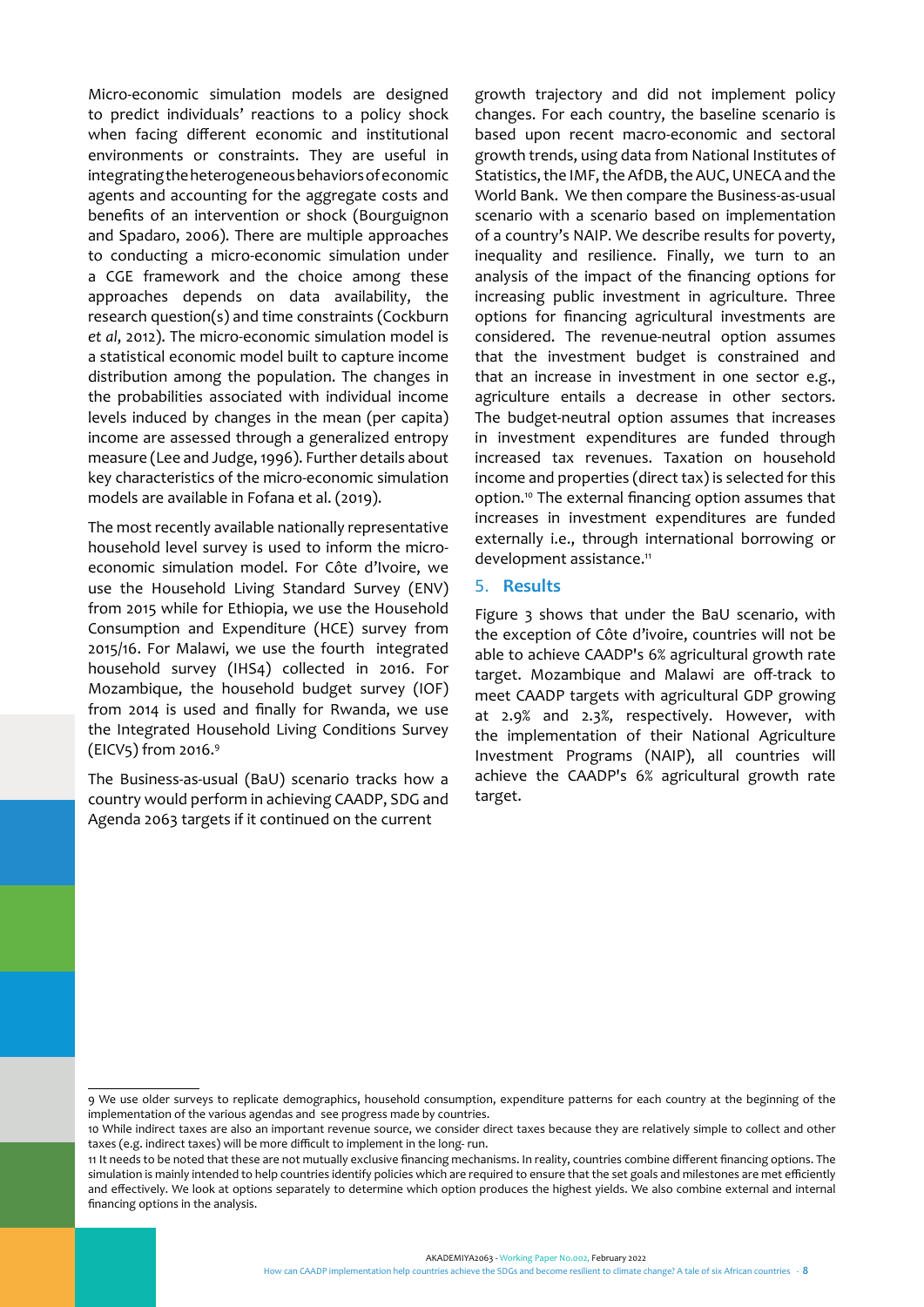#### *Figure 3: Projected agricultural GDP, annual growth (%) 2015-2025*



As Figure 4 shows, implementation of a country's agriculture investment program would significantly

enhance total factor productivity (TFP) in agriculture and productivity of labor in agriculture.





In Côte d'Ivoire, total factor productivity in agriculture is projected to increase fivefold and labor productivity is expected to double under NAIP implementation. In Malawi, both TFP and agricultural labor productivity are slated to decrease under a business-as-usual scenario but would record positive growth rates under implementation of the agriculture investment program. Increases compared to the business-asusual scenario are more modest in Niger and in Mozambique. Figure 4 shows that Côte d'Ivoire and Ethiopia would thus meet the CAADP objective of increasing agriculture TFP by 100% albeit in 2035 and Côte d'Ivoire would also meet the Agenda 2063 objective of a fivefold TFP increase in agriculture.

As discussed above, the climate vulnerability of the six countries in the food domain is largely driven by projected impacts of climate change on yields and a lack of agricultural capacity. The projected increases in TFP in agriculture and agriculture labor productivity would thus mean that countries would also be more resilient to changes in the climate that are set to lower yields.

Increases in TFP and in labor productivity also have implications for poverty. In fact, if countries would implement their NAIPs, substantial poverty rate reductions would be recorded, which would put countries on the path to halving poverty by 2030 or

AKADEMIYA2063 - Working Paper No.002, February 2022 How can CAADP implementation help countries achieve the SDGs and become resilient to climate change? A tale of six African countries - **9**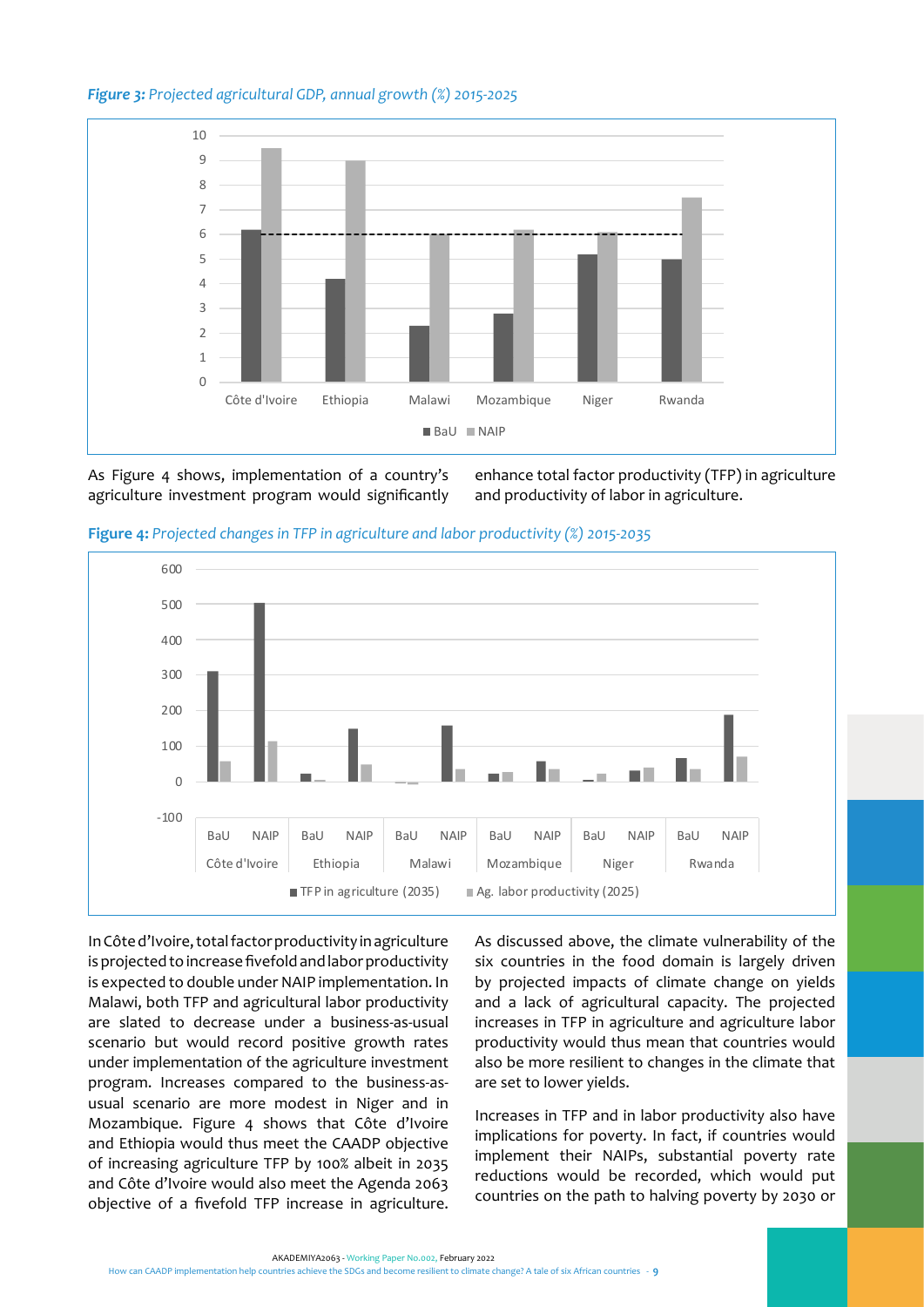even ending poverty by 2035. Figure 5 shows that reductions in poverty would be most substantial in Niger and Malawi. In fact, implementation of their

NAIPs would allow both Niger and Malawi to (almost) reach their SDG objective of halving poverty rates by 2030.





*Notes: For Mozambique the international poverty line of \$1.90 per capita per day is used.*

There are other ways in which an agricultural development strategy as formulated under the NAIP would contribute to meeting the SDGs and Agenda 2063 objectives. Figure 6 below shows how NAIP implementation would enhance smallholder

incomes, lower the dependency on food imports and reduce rural-urban inequality compared to the business-as-usual scenario.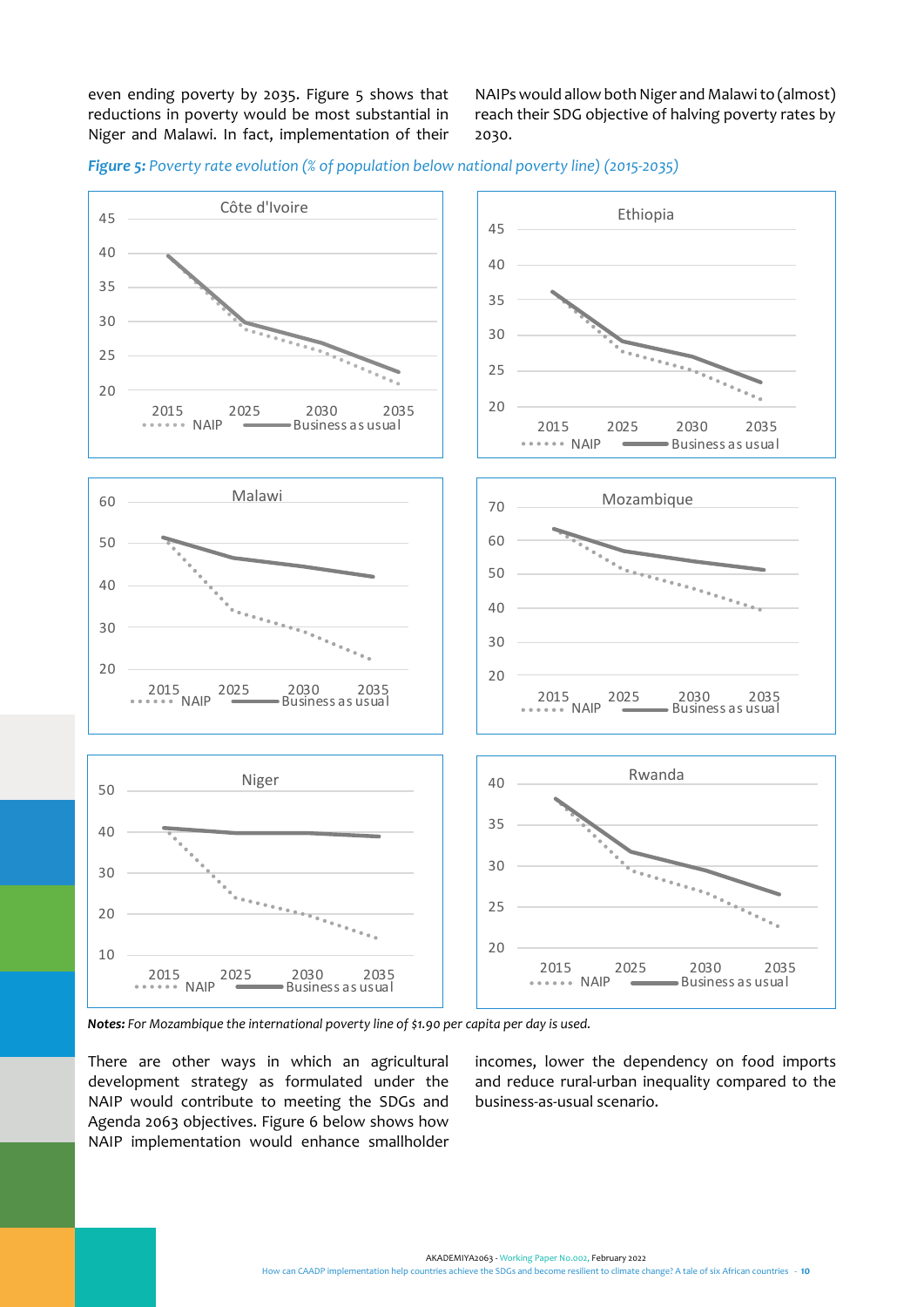

#### *Figure 6: Agricultural development, hunger and inequality goals (%) (2015-2035)*

In all six countries, with the exception of Niger, the average income of food producers increases substantially. In Ethiopia, for example, the average income of food producers would increase fivefold under the NAIP while in both Malawi and Rwanda there would be an increase of 200%. Côte d'Ivoire and Mozambique would see a doubling of income for food producers in line with the SDG 2 target. The food import dependency ratio is significantly reduced in Côte d'Ivoire, Ethiopia, Mozambique and Rwanda compared to the business-as-usual scenario and Ethiopia meets the Agenda 2063 target of 70% reduction by 2063 required to eradicate hunger. Finally, the rural-to-urban income ratio, which is an indicator of inequality, substantially increases in, for example Ethiopia although not enough to meet the 50% target of Agenda 2063.

Having demonstrated the substantial progress in terms of enhancing resilience, reducing poverty,

hunger and inequality that would be generated through the pursuit of an agriculture-led development strategy, we now show below that neither an industry or services-led growth strategy would generate results of the same magnitude. Figures 7, 8 and 9 compare the impact of the one percentage point increase in allocation of public investment to agriculture, industry or services on, GDP growth, employment and poverty incidence respectively, under the assumption of external financing. In these simulations, public investment increases are initially assumed to be financed by external resources, that is, foreign loans, international development assistance and other external sources.<sup>12</sup> As Figure  $7$  shows, with the exception of Malawi and Niger, increasing public investment in the agricultural sector is more effective in terms of GDP growth than increasing it in the industrial or service sectors.

AKADEMIYA2063 - Working Paper No.002, February 2022

How can CAADP implementation help countries achieve the SDGs and become resilient to climate change? A tale of six African countries - **11**

<sup>12</sup> This assumption is merely expositional and can be relaxed as public investments by national governments are expected to increase as well as stipulated by the CAADP framework.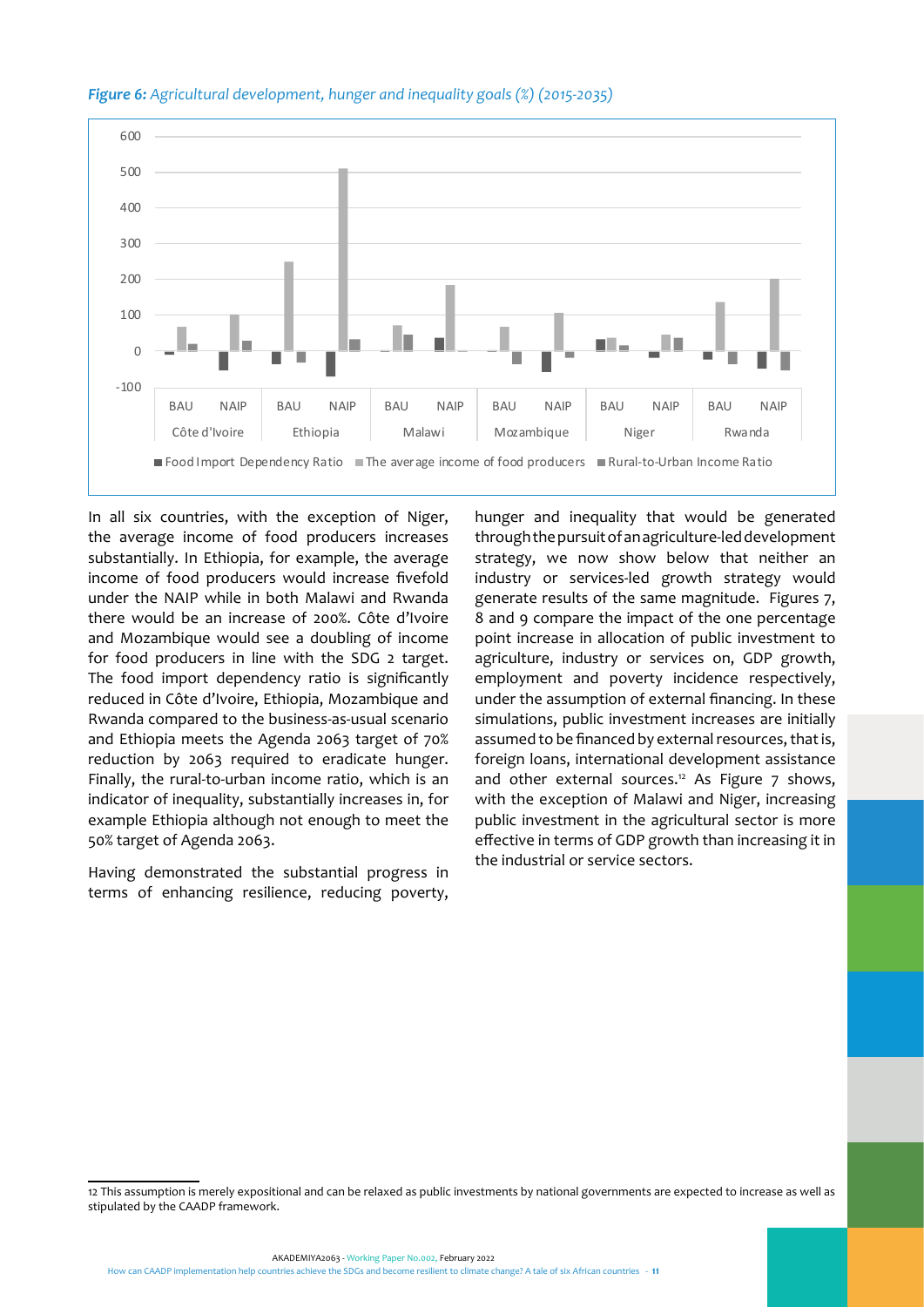



We also see in Figure 8 that for all countries, job creation effects of public investment in agriculture are much greater compared to both industry and services in all six countries.

*Figure 8: Job creation effects of a one percentage point increase in public investment by economic sector, percentage point change from baseline (2015)*



Finally, as Figure 9 shows, poverty reduction effects of a percentage point increase in public investment in agriculture are greater compared to those stemming from an increase in public investment in industry or services.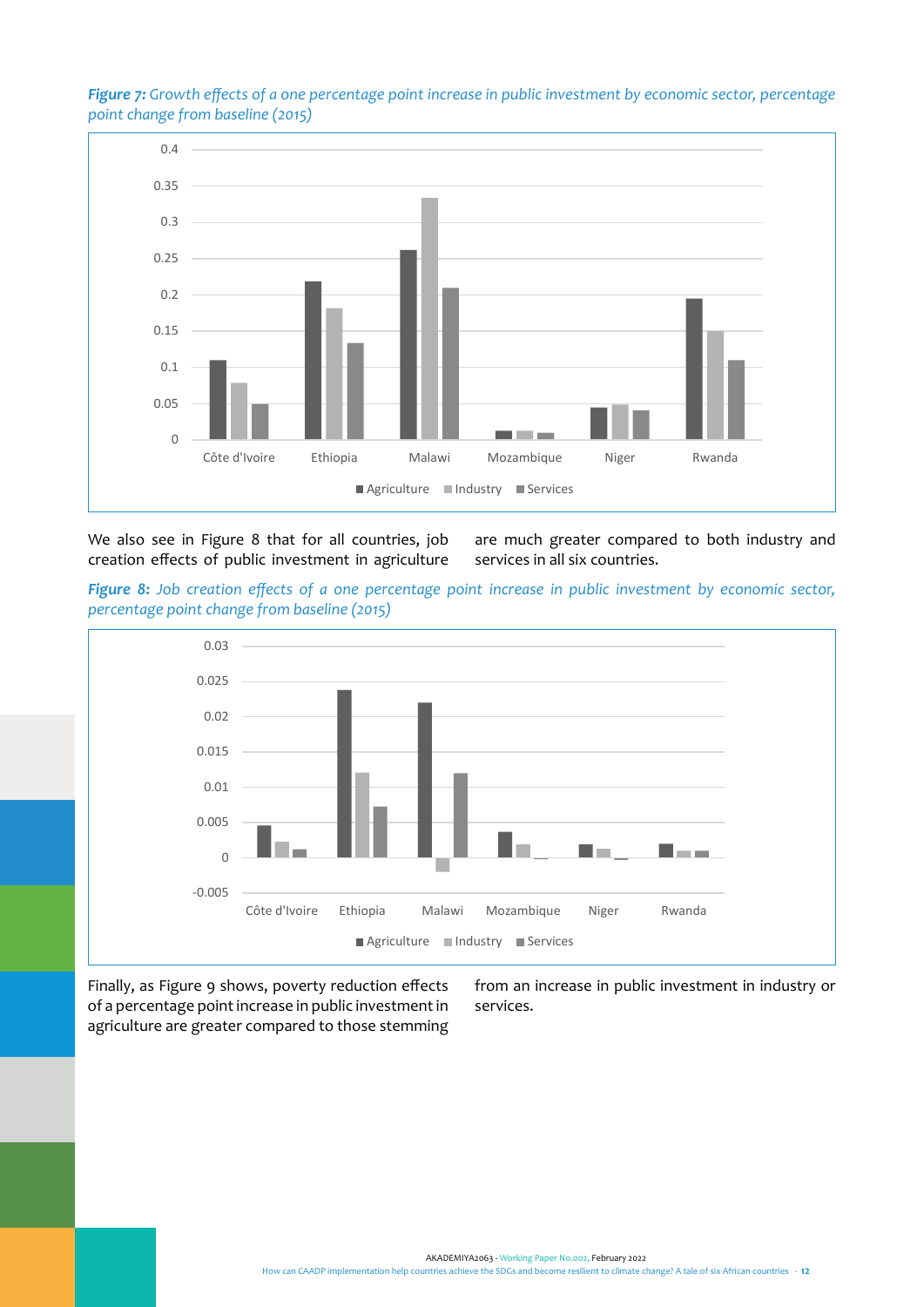*Figure 9: Poverty reduction effects of a one percentage point increase in public investment by economic sector, percentage point change from baseline (2015)*



In summary, further increasing the expenditure allocations to agriculture in line with CAADP and Malabo commitments, would be beneficial to these countries' economies while also contributing to employment creation and poverty reduction.

Having established that an agriculture-led development strategy has the highest potential to meet the growth, hunger, poverty and inequality objectives of the various development agendas and would also enhance the resilience of rural households, we now try to establish the most efficient way that such a strategy could be financed. Figure 10 shows that external financing of agricultural investments would generate the highest impact in terms of economic growth for all countries except for Niger.



*Figure 10: Effects of financing options on GDP growth (%)*

Among the financing mechanisms tested, the external financing option also generates the highest returns on employment creation (Figure 11) and on poverty reduction (Figure 12) except for Mozambique. The budget-neutral option provides a high return on employment and poverty reduction.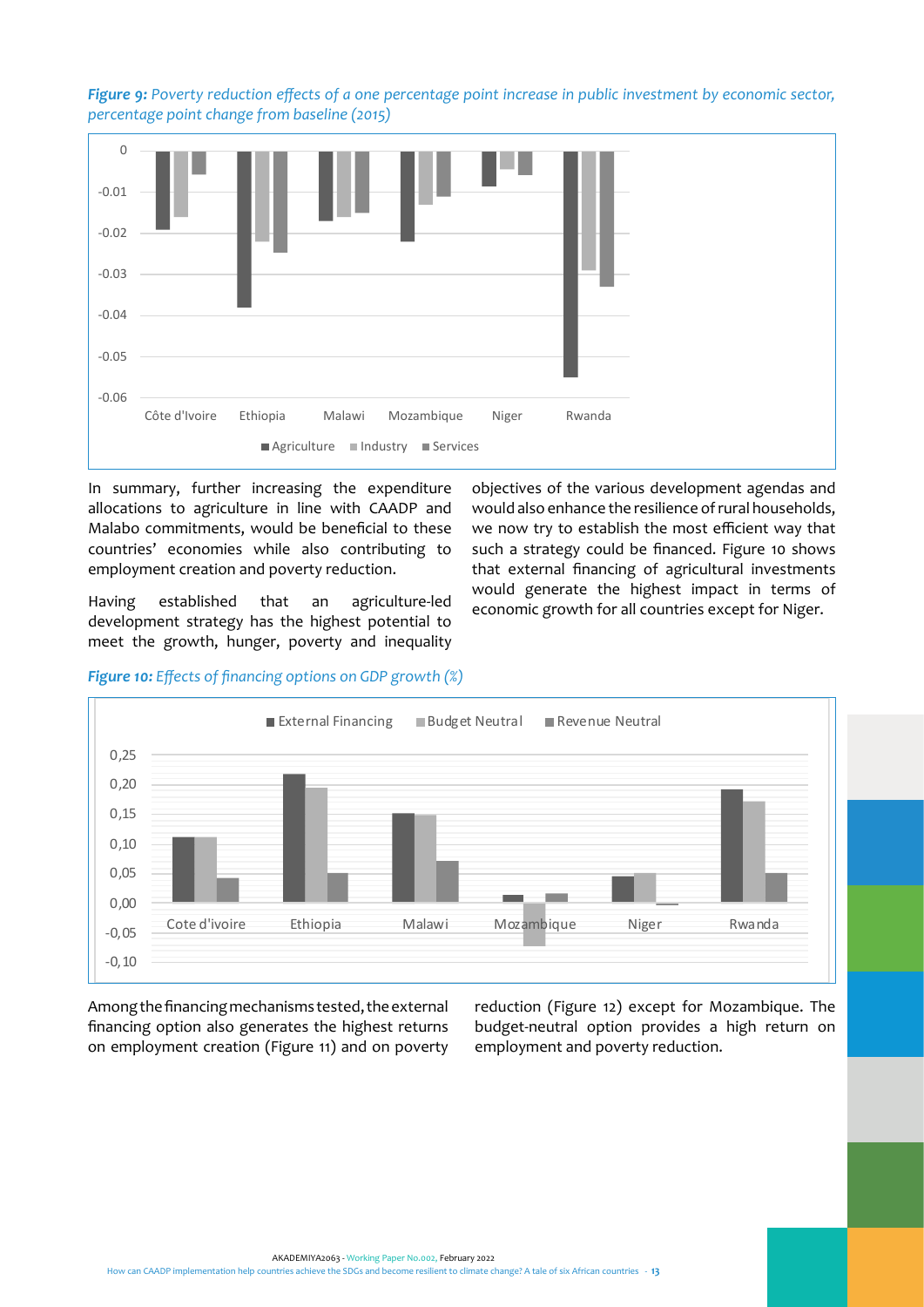#### <span id="page-20-0"></span> *Figure 11: Effects of financing options on employment*



#### *Figure 12: Effects of financing options on poverty reduction*



#### **6. Conclusion**

The social and economic need for sustainable, resilient recovery from the pandemic is very clear. Recovery policies need to trigger investment and behavioral changes that will reduce the likelihood of future shocks and increase society's resilience to them when they do occur. Agriculture remains one of the most important economic sectors for Africa employing the majority of the population and accounting for 14% of the GDP in countries south of the Sahara. Financial recovery packages to address the effects of the pandemic are likely to be substantial and there is a need for evidence to design and direct policy measures. In this paper, we have developed an Integrated Results Framework linking CAADP/Malabo objectives with selected SDGs and Agenda 2063 objectives. We have also used an economy-wide CGE model linked with a micro-economic simulation model and data for Côte d'Ivoire, Ethiopia, Malawi, Mozambique, Niger and Rwanda to translate these objectives into tangible outcomes. We have subsequently simulated these

outcomes under a business-as-usual scenario (2015- 2025 and 2015-2035) and under implementation of a country's NAIP.

Our results reveal that under the BaU scenario the six countries will make progress towards meeting only a few commitments of the various agendas. Côte d'Ivoire may be able to achieve the CAADP target of 6% agricultural growth rate by 2025 but objectives related to poverty and inequality reduction are out of reach under the BaU scenario. Niger would only achieve a very limited number of the objectives and targets under the different agendas. Should current trends continue, Rwanda would be off-track to meet CAADP targets while poverty and inequality reduction objectives would not be met under the BaU scenario. Ethiopia would be off-track to meet CAADP targets although the country would meet the goal of increasing private agricultural investment and agricultural productivity. Mozambique is offtrack with regards to agricultural GDP growth and

AKADEMIYA2063 - Working Paper No.002, February 2022 How can CAADP implementation help countries achieve the SDGs and become resilient to climate change? A tale of six African countries - **14**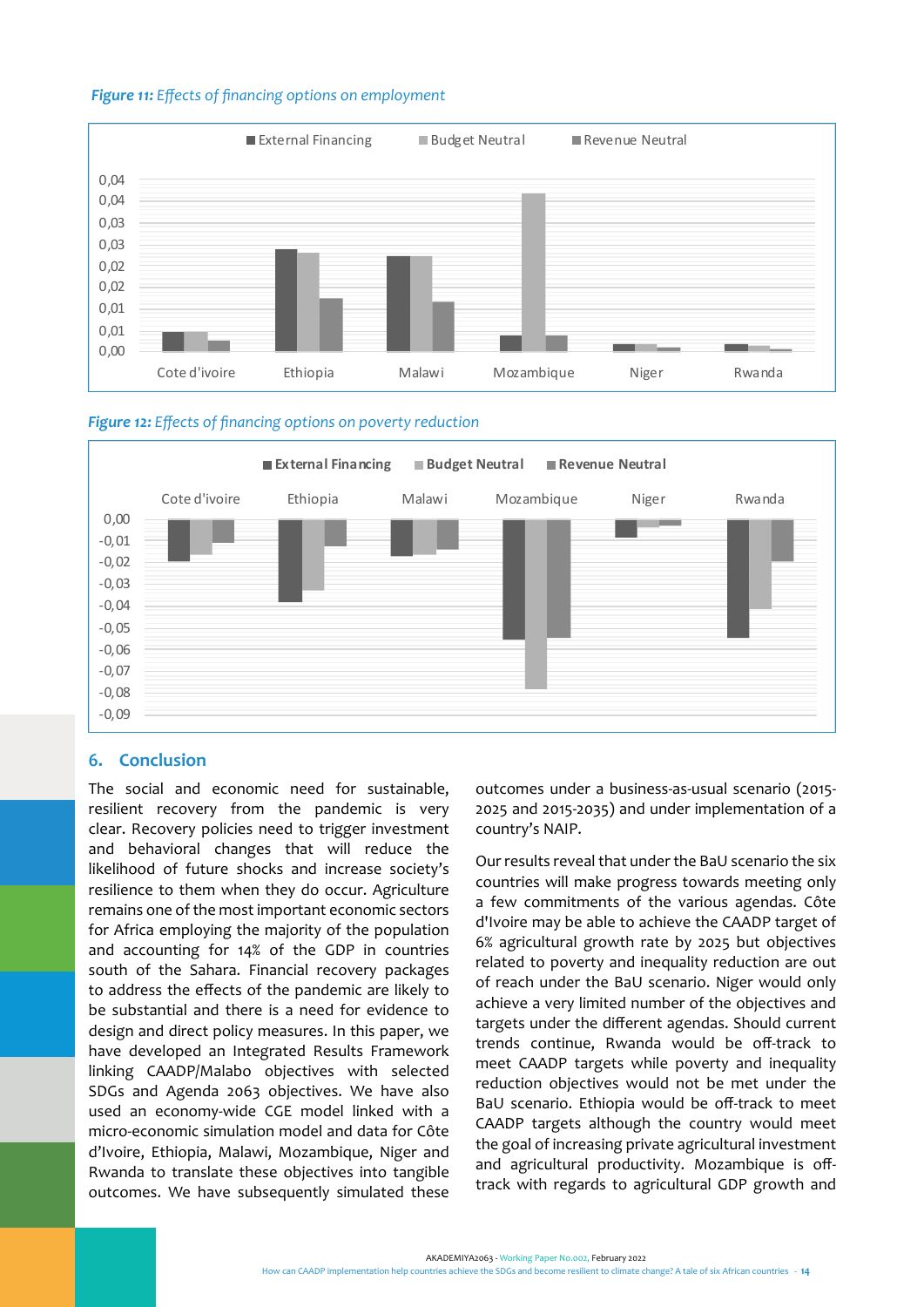reduction of poverty targets. Malawi is also off-track with an agricultural GDP growth of 2.3%, indicative of little progress made towards the CAADP/Malabo target of 6% growth by 2025. As far as the SDGs are concerned, the country will be completely off track on all goals considered by the study under the BaU scenario. Although progress will be made in reducing inequality (SDG10), the poverty and hunger outcomes remain poor.

In contrast, with the implementation of the agriculture investment program, all countries will meet the CAADP's target of 6% agricultural growth rate. With the exception of Niger, the implementation of the NAIPs will enable countries to meet the SDG 2 target of doubling food producer income by 2030. When compared to the business-asusual scenario, the food import dependency ratio in Côte d'Ivoire, Ethiopia, Mozambique and Rwanda is significantly reduced under the NAIP scenario. Côte d'Ivoire, Ethiopia, and Rwanda will also achieve the CAADP goal of doubling agricultural total factor productivity (TFP) by 2035. Furthermore, as climate change is expected to reduce yields, increases in agricultural TFP and agricultural labor productivity would mean that countries would be more resilient. The findings also show that NAIP implementation would increase smallholder incomes, reduce reliance on food imports, and reduce rural-urban inequality in comparison to the business-as-usual scenario. Significant poverty rate reductions would also be recorded, primarily in Malawi and Niger, putting countries on track to halve poverty by 2030 or even end poverty by 2035. We also find that the agricultural sector in all six countries contributes more than the industry and services sectors in terms of number of jobs created, economic growth and poverty reduction. Our results reveal that external financing and the budget constrained scenarios have the most consistent positive impacts on socio-economic objectives compared to the baseline scenario. To conclude, in the wake of the COVID-19 pandemic and with the increasing threat of climate change, an agriculture-led investment strategy appears to be the most promising to eradicate hunger, reduce poverty and inequality while also building the resilience of rural households.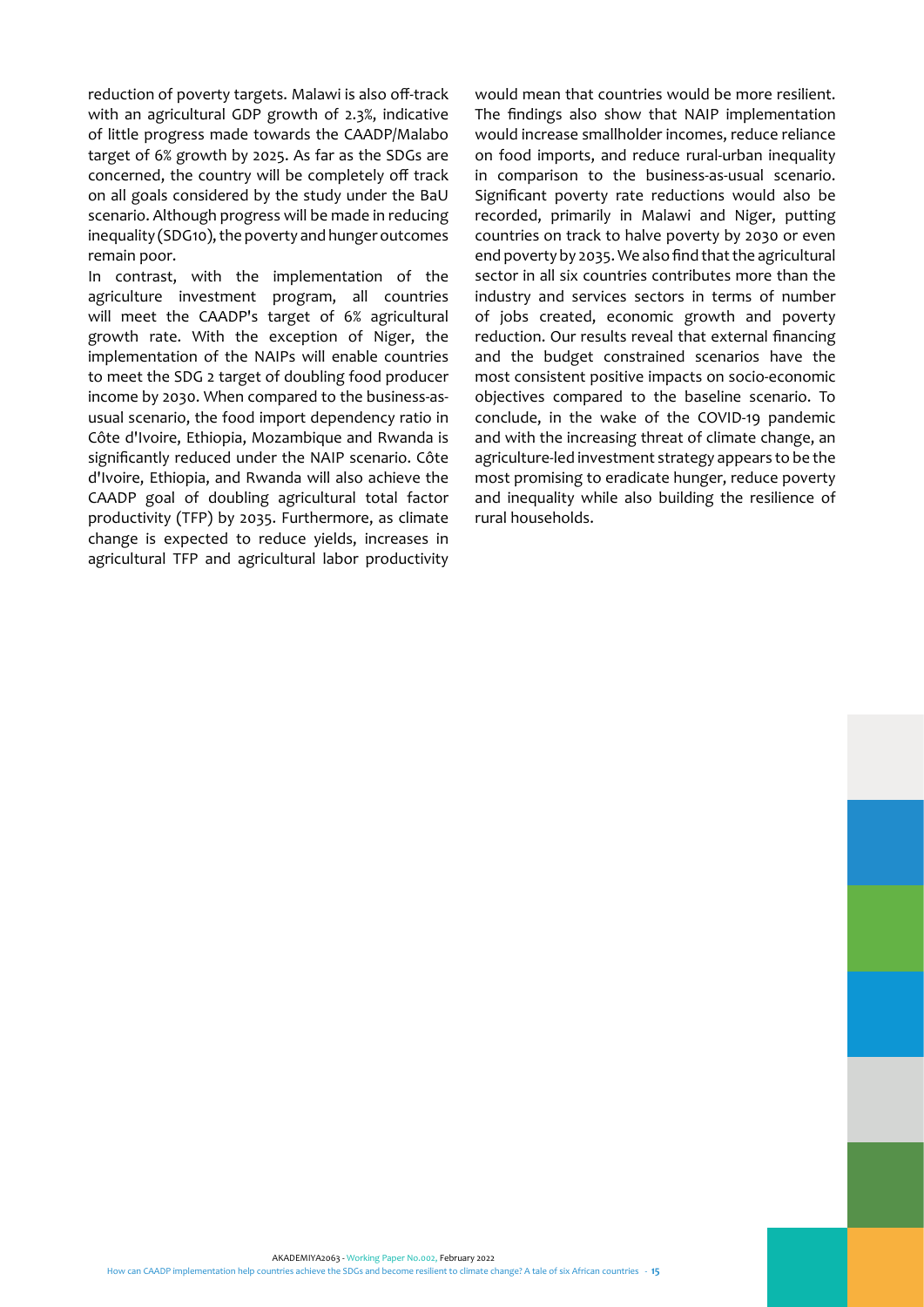# <span id="page-22-0"></span>**Annexes**

# *Table A1: Selected CAADP Malabo Commitments and Goals*

| Goal                                                                                                | Indicator                                                                                            | Target                   |  |  |
|-----------------------------------------------------------------------------------------------------|------------------------------------------------------------------------------------------------------|--------------------------|--|--|
| Increase in agriculture investment (Goal II)                                                        |                                                                                                      |                          |  |  |
| Enhance investment finance, both                                                                    | Share of Government agriculture expenditures in total<br>Government expenditures (%)                 | 10                       |  |  |
| public and private, to agriculture                                                                  | Private investment in agriculture, variation (%)                                                     | $\mathbf{L}$             |  |  |
| End Hunger by 2025 (Goal III)                                                                       |                                                                                                      |                          |  |  |
| End extreme poverty and hunger                                                                      | Extreme poverty level, at the national food poverty<br>line, variation $(\%)$                        | -95                      |  |  |
| Increase agricultural productivity and                                                              | Growth rate of agricultural value added per agricultural<br>worker (%)                               | 100                      |  |  |
| production levels                                                                                   | Growth rate of agricultural value added per hectare of<br>arable land (%)                            | 100                      |  |  |
| Halve the current levels of Post-<br>Harvest Losses, by the year 2025                               | Growth rate of agricultural post-production value<br>added per worker (%)                            | 50                       |  |  |
| Integrate measures for increased<br>agricultural productivity with social<br>protection initiatives | Gini coefficient, variation (%)                                                                      | $\overline{\phantom{0}}$ |  |  |
|                                                                                                     | Share of the poorest 40% quintile in food expenditures,<br>variation (%)                             | $\mathbf{L}$             |  |  |
| Halve poverty by 2025 through inclusive agricultural growth and transformation (Goal IV)            |                                                                                                      |                          |  |  |
|                                                                                                     | Poverty level, at the national poverty line, variation (%)                                           | $-50$                    |  |  |
| Increased economic opportunities and<br>reduced poverty levels                                      | Household final consumption expenditure per capita at<br>constant 2010 local currency, variation (%) | $\mathbf{L}$             |  |  |
| Ensure agricultural-led growth and                                                                  | Agricultural GDP, annual variation (%)                                                               | 6                        |  |  |
| poverty reduction target                                                                            | Agricultural contribution to GDP growth (%)                                                          | 50                       |  |  |
| Promote Intra-Africa Trade in Agricultural Commodities (Goal V)                                     |                                                                                                      |                          |  |  |
| Increased intra-African regional trade<br>and better functioning of national &<br>regional markets  | Growth rate of the value of agricultural commodities<br>traded with Africa, in constant values (%)   | 200                      |  |  |

# *Table A2: Selected SDGs*

| Goal                                                                       | Indicators                                                                                              | Target |
|----------------------------------------------------------------------------|---------------------------------------------------------------------------------------------------------|--------|
| Halving poverty (SDG 1)                                                    |                                                                                                         |        |
| Eradicate extreme poverty                                                  | Proportion of population below the international<br>poverty line of \$1.25 a day PPP (%)                | $-95$  |
| Reduce by at least half the proportion<br>of population living in poverty  | Proportion of population living below the national<br>poverty line (%)                                  | $-50$  |
| Implement nationally appropriate social<br>protection systems and measures | Proportion of population covered by social protec-<br>tion floors/systems (%)                           | ゝ      |
| End hunger (SDG 2)                                                         |                                                                                                         |        |
| End hunger and ensure access to safe,<br>nutritious and sufficient food    | Poverty level at national food poverty line (%) (Prev-<br>alence of undernourishment if data available) | -95    |
| Double the agricultural productivity and                                   | Volume of agricultural production per labor                                                             | 100    |
| incomes of small-scale food producers                                      | Average income of food producers                                                                        | 100    |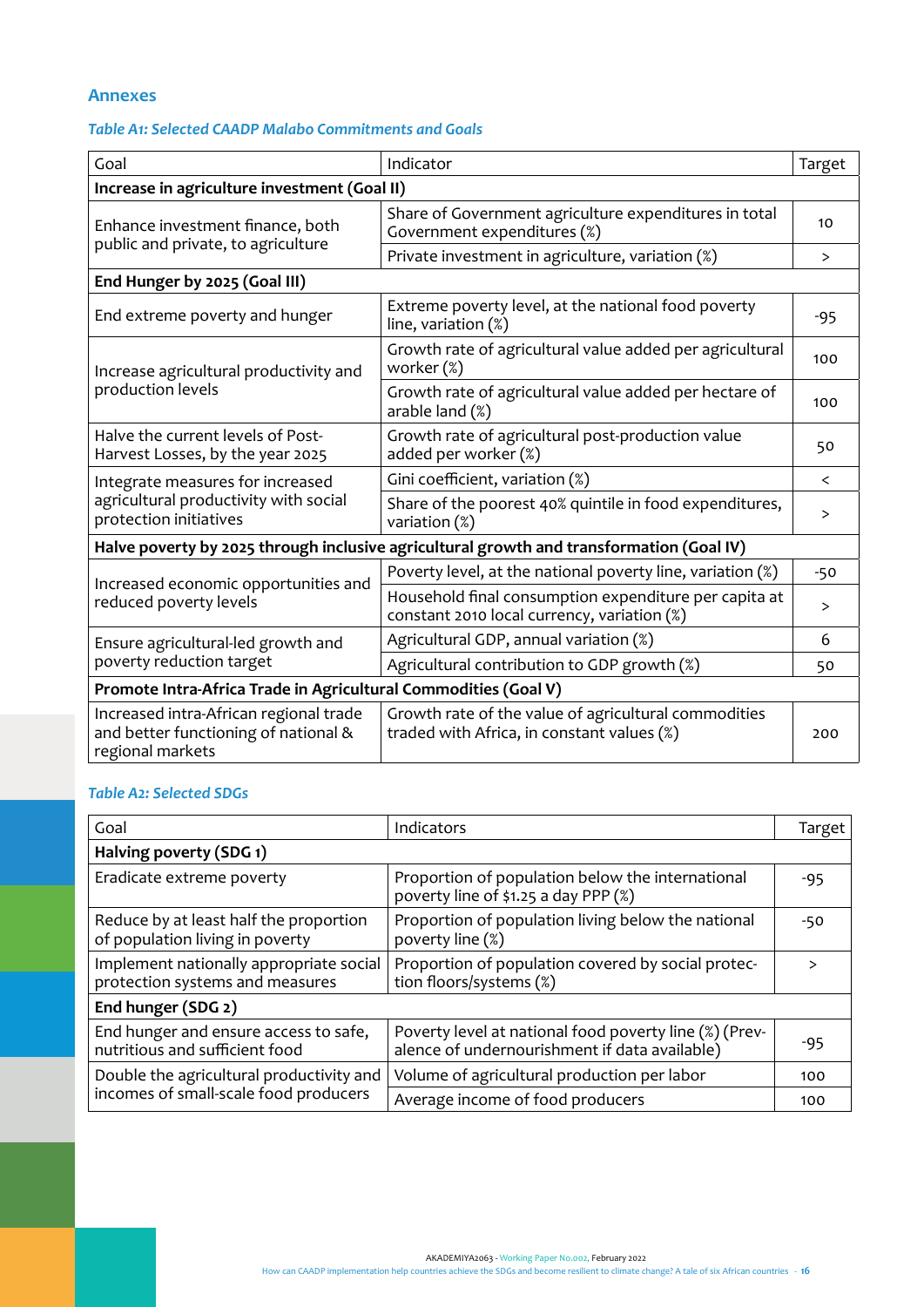| Goal                                                                                                                     | Indicators                                                                                                                               | Target       |  |  |
|--------------------------------------------------------------------------------------------------------------------------|------------------------------------------------------------------------------------------------------------------------------------------|--------------|--|--|
| Promote inclusive and sustainable economic growth (SDG 8)                                                                |                                                                                                                                          |              |  |  |
| Sustain per capita economic growth                                                                                       | Annual growth rate of real GDP per capita                                                                                                | $\mathbf{L}$ |  |  |
|                                                                                                                          | Annual growth rate of real GDP                                                                                                           | 7            |  |  |
|                                                                                                                          | Annual growth rate of real GDP per employed<br>person                                                                                    | $\mathbf{L}$ |  |  |
| Achieve full and productive                                                                                              | Average hourly earnings                                                                                                                  | $\mathbf{L}$ |  |  |
| employment and decent work                                                                                               | Unemployment rate                                                                                                                        | < 5          |  |  |
| Industry, innovation and infrastructure (SDG 9)                                                                          |                                                                                                                                          |              |  |  |
| Promote inclusive and sustainable<br>industrialization                                                                   | Manufacturing value added as a proportion of GDP<br>and per capita                                                                       | 100          |  |  |
|                                                                                                                          | Manufacturing employment as a proportion of total<br>employment                                                                          | 100          |  |  |
| Reduced inequalities (SDG 10)                                                                                            |                                                                                                                                          |              |  |  |
| Achieve and sustain income growth<br>of the bottom 40 per cent of the<br>population                                      | Growth rates of household expenditure or<br>income per capita among the bottom 40 per cent of<br>the population and the total population | $\mathbf{L}$ |  |  |
| Adopt policies, especially fiscal, wage<br>and social protection policies, and<br>progressively achieve greater equality | Labor earning share of GDP                                                                                                               | >            |  |  |

# *Table A3: Selected goals from Agenda 2063*

| $\overline{\phantom{0}}$<br>Goal | Indicator<br>. | ح تف ۔ |
|----------------------------------|----------------|--------|
|                                  |                |        |

# **A high standard of living, quality of life and wellbeing for all citizens (Goal 1)**

| Poverty reduction                                                     | The proportion of population below the interna-<br>tional poverty line of \$1.90 a day PPP (%) |         |  |
|-----------------------------------------------------------------------|------------------------------------------------------------------------------------------------|---------|--|
|                                                                       | The proportion of the population living below the<br>national poverty line (%)                 | -95.0   |  |
| Hunger eradication                                                    | Food Import Dependency Ratio                                                                   | $-70.0$ |  |
| Inequality reduction                                                  | Rural-to-urban income ratio                                                                    | 50.0    |  |
| <b>Employment and incomes</b>                                         | Unemployment rate                                                                              | 6.0     |  |
|                                                                       | Per capita income growth                                                                       | >       |  |
| Transformed economies (Goal 4)                                        |                                                                                                |         |  |
| Inclusive Economic Growth                                             | GDP, Annual Growth                                                                             | 7.0     |  |
| Intra-African Trade                                                   | Value of intra-Africa Trade                                                                    | 500.0   |  |
| Modern agriculture for increased productivity and production (Goal 5) |                                                                                                |         |  |
| Productivity growth                                                   | <b>Agricultural TFP</b>                                                                        | 120.0   |  |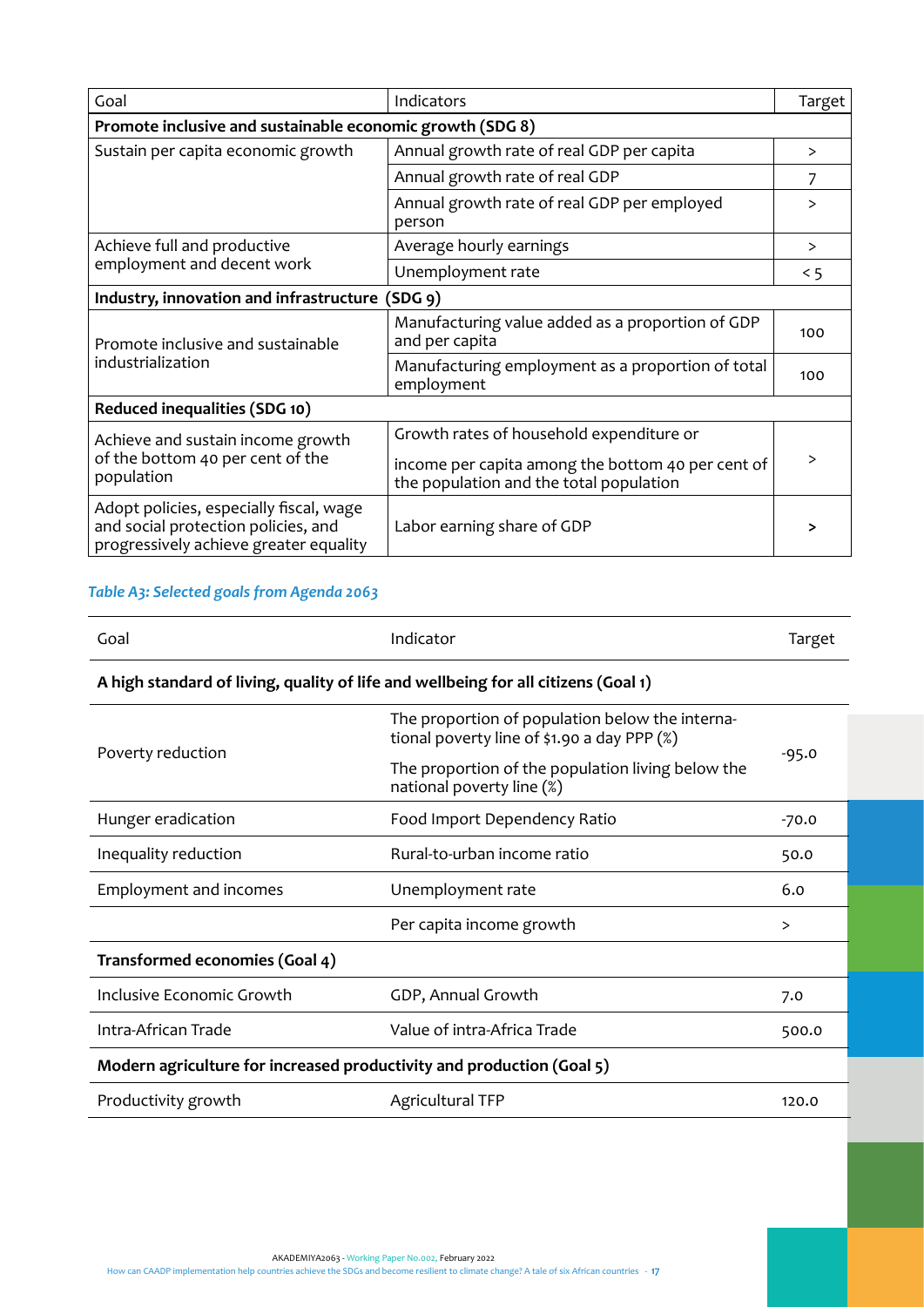#### <span id="page-24-0"></span>**REFERENCES**

African Union (AU). 2014. The Malabo Declaration on Accelerated Agricultural Growth and Transformation for Shared Prosperity and Improved Livelihoods. Addis Ababa, Ethiopia: African Union Commission.

African Union (AU), New Partnership for Africa Development (NEPAD). 2003. Introducing the Comprehensive Africa Agriculture Development Programme (CAADP). Addis Ababa, Ethiopia: African Union Commission.

Ahmed, H, T. Tebekew and J. Thurlow. 2017. 2011 Social Accounting Matrix for Ethiopia: A Nexus Project SAM. IFPRI, Washington DC, USA.

Bourguignon, F. and Spadaro, A. 2006. Microsimulation as a tool for evaluating redistribution policies, *The Journal of Economic Inequality* 4: 77-106

Cruz A.S., Mafambissa F., Magáua M., Salvucci V., and van Seventer D. 2018. "A 2015 Social Accounting Matrix (SAM) for Mozambique". Helsinki: UN-WIDER

FAO. 2018. FAOSTAT [Data File]. [http://www.fao.org/](http://www.fao.org/faostat/en/) [faostat/en/#data](http://www.fao.org/faostat/en/). Accessed January 2019.

FAO. 2021. The State of Food and Agriculture 2021. Making agrifood systems more resilient to shocks and stresses. Rome: FAO. [https://doi.org/10.4060/](https://doi.org/10.4060/cb4476en) [cb4476en](https://doi.org/10.4060/cb4476en)

Fofana, I., Diallo,M.Y., Sarr,O., and Diouf, A., 2015. 2011 Social Accounting Matrix for Senegal. IFPRI Discussion Paper 1417. Washington, DC: International Food Policy Research Institute (IFPRI) [http://ebrary.](http://ebrary.ifpri.org/cdm/ref/collection/p15738coll2/id/128960.) [ifpri.org/cdm/ref/collection/p15738coll2/id/128960.](http://ebrary.ifpri.org/cdm/ref/collection/p15738coll2/id/128960.)

Fofana, I., Omolo, M.W.O., Goundan, A., Domgho, L.V.M., Collins ,J., Marti, E., 2019. NAIP toolkit for Malabo domestication: Economic modeling of agricultural growth and investment strategy, case study of Kenya. IFPRI Discussion Paper 01813. Washington DC: International Food Policy Research Institute (IFPRI)

Fofana, I. Diallo, S.S. 2015. 2006 Social Accounting Matrix for Cote d'Ivoire. Washington DC: International Food Policy Research Institute (IFPRI)

Fofana, I. 2017. 2013 Social Accounting Matrix for Niger. IFPRI, Washington DC: International Food Policy Research Institute (IFPRI)

Goyal, A., and J. D. Nash. 2016. Reaping Richer Returns: Public Spending Priorities for African Agriculture Productivity Growth. Washington, DC: World Bank.

Haile, M.G., Wossen, T., Tesfaye, K. and von Braun, J., 2017. Impact of climate change, weather extremes, and price risk on global food supply. *Economics of Disasters and Climate Change*, *1*(1): 55-75.

Iizumi, T. and Ramankutty, N., 2016. Changes in yield variability of major crops for 1981–2010 explained by climate change. *Environmental Research Letters*, 11(3): 034003.

Laborde, D., Martin, W. and Vos, R., 2021. Impacts of COVID-19 on global poverty, food security, and diets: Insights from global model scenario analysis. *Agricultural Economics*. 52: 375-390

Lee, T. C., and C. G. Judge. 1996. Entropy and Cross Entropy Procedure for Estimating Transition Probabilities from Aggregate Data. In *Bayesian Analyisis in Statistics and Econometrics*, edited by D.A. Berry, K.A. Chaloner, and J. K. Geweke. New York: Wiley.

Löfgren, H., Harris, R. L., and Robinson, S, 2001. A standard computable general equilibrium (CGE) modeling GAMS. IFPRI Discussion Papers 75, Washington DC: International Food Policy Research Institute (IFPRI).

MFA (Ministry for Foreign Affairs). 2016. Mozambique country strategy for development: 2016-2019. Available Online:

https://um.fi/documents/35732/48132/country\_ strategy for development cooperation mozambique\_2016\_2019. Accessed on 08/02/2019.

MASA (Ministry of Agriculture and Food Security). 2017. Mozambique national agricultural investment plan (PNISA): Assessment in 2017. Available online: [http://www.masa.gov.mz/wp-content/](http://www.masa.gov.mz/wp-content/uploads/2018/05/PNISA_Assessment_Final-Version_Nov-28.pdf) uploads/2018/05/PNISA Assessment Final-Version [Nov-28.pdf.](http://www.masa.gov.mz/wp-content/uploads/2018/05/PNISA_Assessment_Final-Version_Nov-28.pdf) Accessed on 10/02/2019

MASA (Ministry of Agriculture and Food Security). 2014. Mozambique national agricultural investment plan (PNISA)-2014-2018. Available online:

[http://www.resakss.org/sites/default/files/pdfs/](http://www.resakss.org/sites/default/files/pdfs/Final%20PNISA%20Revised%20Version_0.pdf) [Final%20PNISA%20Revised%20Version\\_0.pdf.](http://www.resakss.org/sites/default/files/pdfs/Final%20PNISA%20Revised%20Version_0.pdf) Accessed on 10/02/2019

MAFS (Malawi Department of Agriculture and Food Security). 2017. National Agriculture Policy. Available online: [https://reliefweb.int/sites/reliefweb.int/](https://reliefweb.int/sites/reliefweb.int/files/resources/NAP_Final_Signed.pdf) [files/resources/NAP\\_Final\\_Signed.pdf](https://reliefweb.int/sites/reliefweb.int/files/resources/NAP_Final_Signed.pdf). Accessed on 18/01/2019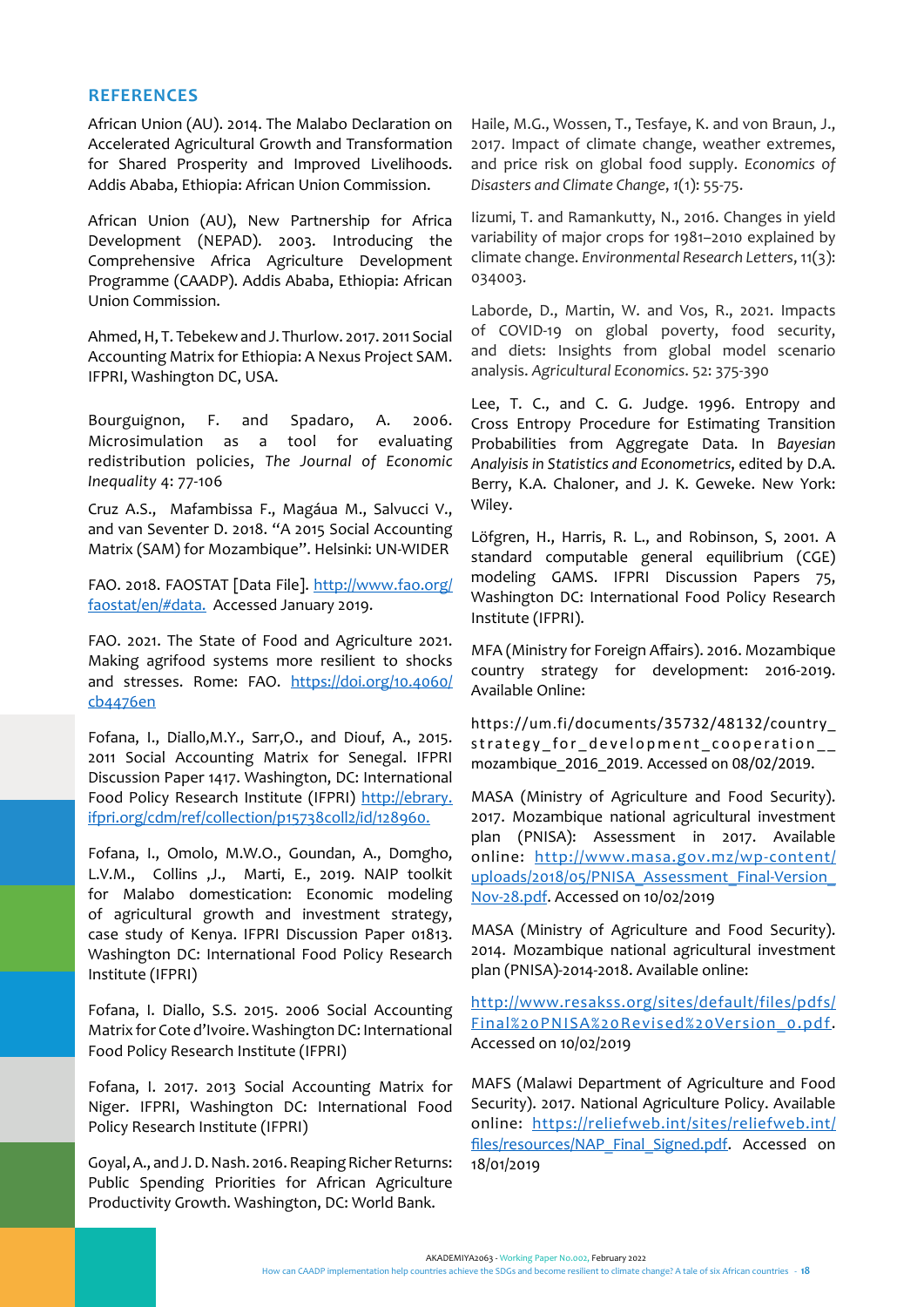Ministère de l'Agriculture, Côte d'Ivoire. 2015. Revue conjointe du Secteur agricole (RCSA) en Côte d'Ivoire.

New Partnership for African Development (NEPAD). n.d. The CAADP Results Framework (2015-2025). [http://www.nepad.org/resource/caadp-results](http://www.nepad.org/resource/caadp-results-framework-2015-2025)[framework-2015-2025](http://www.nepad.org/resource/caadp-results-framework-2015-2025)

Pernechele, V., F. Fontes, R. Baborska, J. Nkuingoua, X. Pan, and C. Tuyishime. 2021. Public Expenditure on Food and Agriculture in Sub-Saharan Africa: Trends, Challenges and Priorities. Rome: FAO. [http://www.](http://www.fao.org/3/%20cb4492en/cb4492en.pdf.) [fao.org/3/ cb4492en/cb4492en.pdf.](http://www.fao.org/3/%20cb4492en/cb4492en.pdf.)

Pradesha, Angga; and Diao, Xinshen. 2014. A 2011 Social Accounting Matrix (SAM) for Rwanda. Washington, DC: International Food Policy Research Institute (IFPRI). http://ebrary.ifpri.org/utils/getfile/ collection/p15738coll2/id/128890/filename/129101.pdf

Regional Strategic Analysis and Knowledge Support System (ReSAKSS). ReSAKSS [Data File]. Accessed January 2019. <http://www.resakss.org/>

The Republic of Rwanda .2017. 7 Years Government Programme: National Strategy for Transformation (NST 1). 2017 – 2024

The Republic of Rwanda. 2018. National Agricultural Policy

Thurlow J., Kiringai J. and Gautam, M 2007, *Rural Investment to Accelerate Growth and Poverty Reduction in Kenya*, IFPRI Discussion Paper 00723, Washington DC: International Food Policy Research Institute (IFPRI)

Thurlow, J. 2017. 2014 Social Accounting Matrix for Malawi: A Nexus Project SAM. Washington DC: International Food Policy Research Institute (IFPRI).

Ulimwengu, J. M., Constas, M. A., and Ubalijoro, E. (Eds.) 2021. Building Resilient African Food Systems After COVID-19. ReSAKSS 2021 Annual Trends and Outlook Report. Kigali and Washington, DC: AKADEMIYA2063 and International Food Policy Research Institute (IFPRI).

United Nations (UN). 2017. United Nations Development Assistance Framework 2017-2020: Mozambique. Available online: [https://www.](https://www.unicef.org/about/execboard/files/Mozambique-UNDAF_2017-2020_Eng.pdf.%20%20Accessed%2015/02/2019) [unicef.org/about/execboard/files/Mozambique-](https://www.unicef.org/about/execboard/files/Mozambique-UNDAF_2017-2020_Eng.pdf.%20%20Accessed%2015/02/2019)[UNDAF\\_2017-2020\\_Eng.pdf. Accessed 15/02/2019](https://www.unicef.org/about/execboard/files/Mozambique-UNDAF_2017-2020_Eng.pdf.%20%20Accessed%2015/02/2019)

United Nations (UN). 2015. Transforming Our World: The 2030 Agenda for Sustainable Development. Available online:

[https://sustainabledevelopment.un.org/content/](https://sustainabledevelopment.un.org/content/documents/21252030%20Agenda%20for%20Sustainable%20Development%20web.pdf) [documents/21252030%20Agenda%20for%20](https://sustainabledevelopment.un.org/content/documents/21252030%20Agenda%20for%20Sustainable%20Development%20web.pdf) [Sustainable%20Development%20web.pdf](https://sustainabledevelopment.un.org/content/documents/21252030%20Agenda%20for%20Sustainable%20Development%20web.pdf). Access on 21/01/2019

World Bank. 2018. World Bank Open Data Bank. Available online: [https://data.worldbank.org/.](https://data.worldbank.org/) Accessed on 19/01/2019

Zeufack, A. G., C. Calderon, G. Kambou, M. Kubota, V. Korman, C. C. Canales, and H. E. Aviomoh. 2021. Africa's Pulse: An Analysis of Issues Shaping Africa's Economic Future. No. 23. Washington, DC: World Bank. http://hdl. handle.net/10986/35342.

Zimmermann, R., Brüntrup, M., Kolavalli, S. and Flaherty, K. (2009) : Agricultural policies in Sub-Saharan Africa: understanding CAADP and APRM policy processes, Studies, No. 48, Bonn: Deutsches Institut für Entwicklungspolitik (DIE).